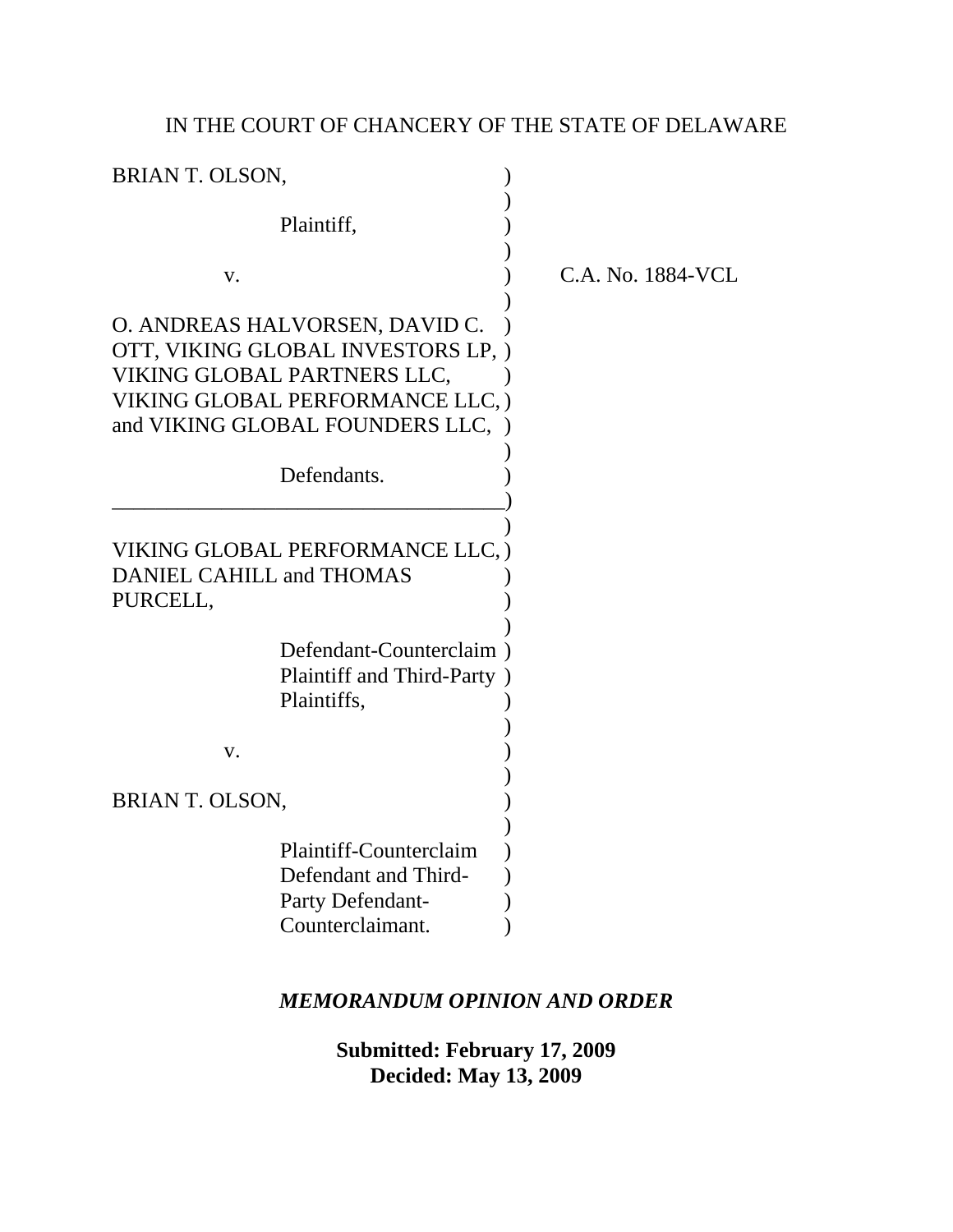Collins J. Seitz, Jr., Esquire, Bradley R. Aronstam, Esquire, CONNOLLY BOVE LODGE & HUTZ, LLP, Wilmington, Delaware; R. Scott Garley, Esquire, Jeffrey L. Nagel, Esquire, Mark W. Stoutenberg, Esquire, GIBBONS P.C., New York, New York, *Attorneys for Brian T. Olson.*

Martin P. Tully, Esquire, Jon E. Abramczyk, Esquire, MORRIS NICHOLS ARSHT & TUNNELL LLP, Wilmington, Delaware; Bruce Birenboim, Esquire, Susanna Buergel, Esquire, PAUL, WEISS, RIFKIND, WHARTON & GARRISON LLP, New York, New York, *Attorneys for the Defendants and Counterclaim Plaintiffs.*

LAMB, Vice Chancellor.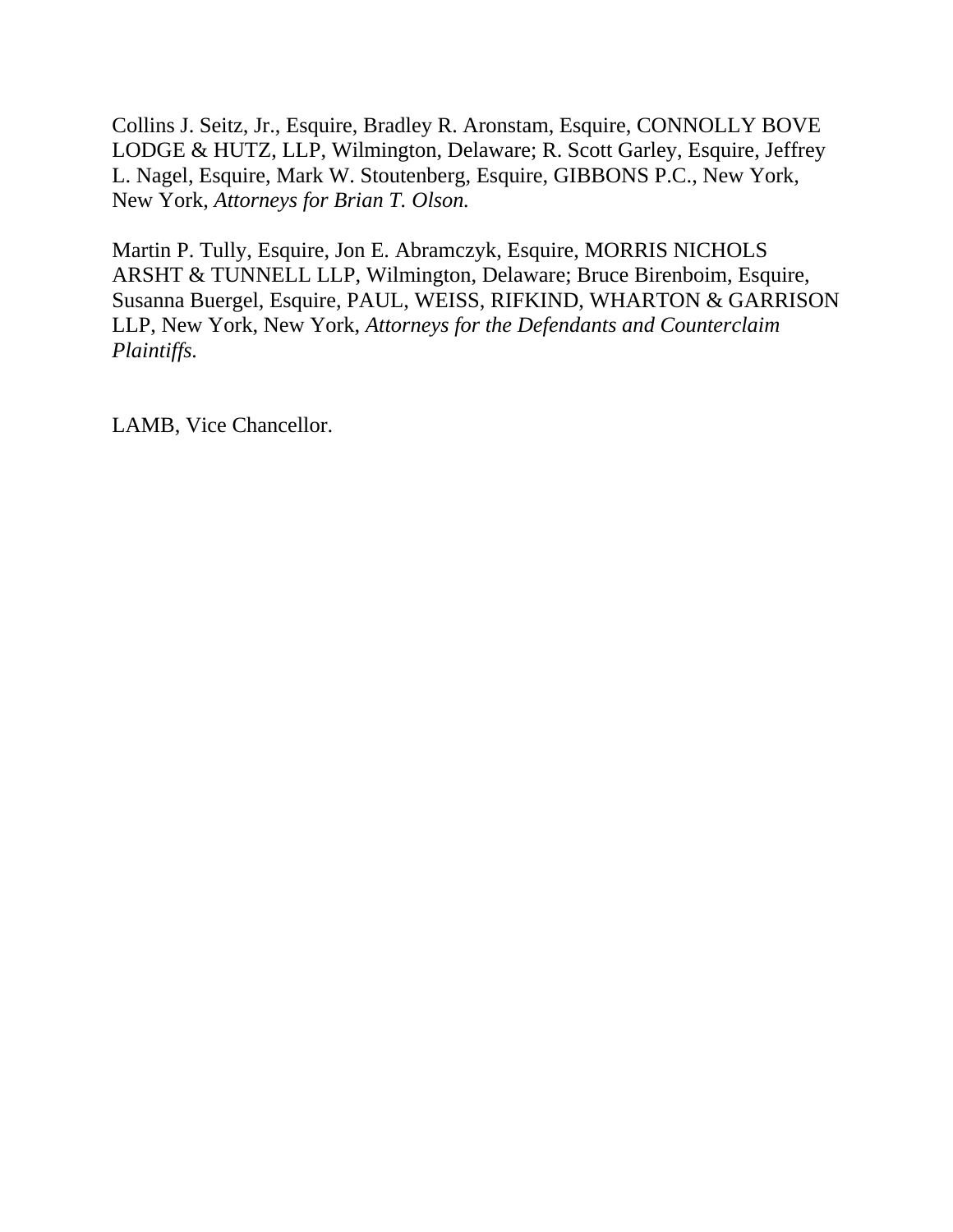A founder of a successful hedge fund brings this action against his two cofounders and entities created to run the fund, claiming that they failed to pay him for his equity interest in the enterprise after he was let go. At trial, the co-founders proved that there was an oral agreement reached, before any operations began, that all earnings would be paid out annually, with no deferral of compensation, and that a departing member would receive only his accrued compensation and the balance of his capital account. Following trial, the court concludes that agreement was never superceded by any other agreement relating to deferred compensation or post-termination rights. Thus, the departing founder is not entitled to any further payment.

#### A. The Parties

The plaintiff in this action is Brian T. Olson, one of the founders of Viking Global, an investment management firm and hedge fund.

The defendants are the two other co-founders of Viking, O. Andreas Halvorsen and David C. Ott, and the various entities through which Viking conducted its business: Viking Global Investors LP, a Delaware limited partnership ("Investors"); Viking Global Partners LLC, a Delaware limited liability company ("Partners"); Viking Global Performance LLC, a Delaware limited liability company ("Performance"); and Viking Global Founders LLC, a Delaware limited liability company ("Founders").

1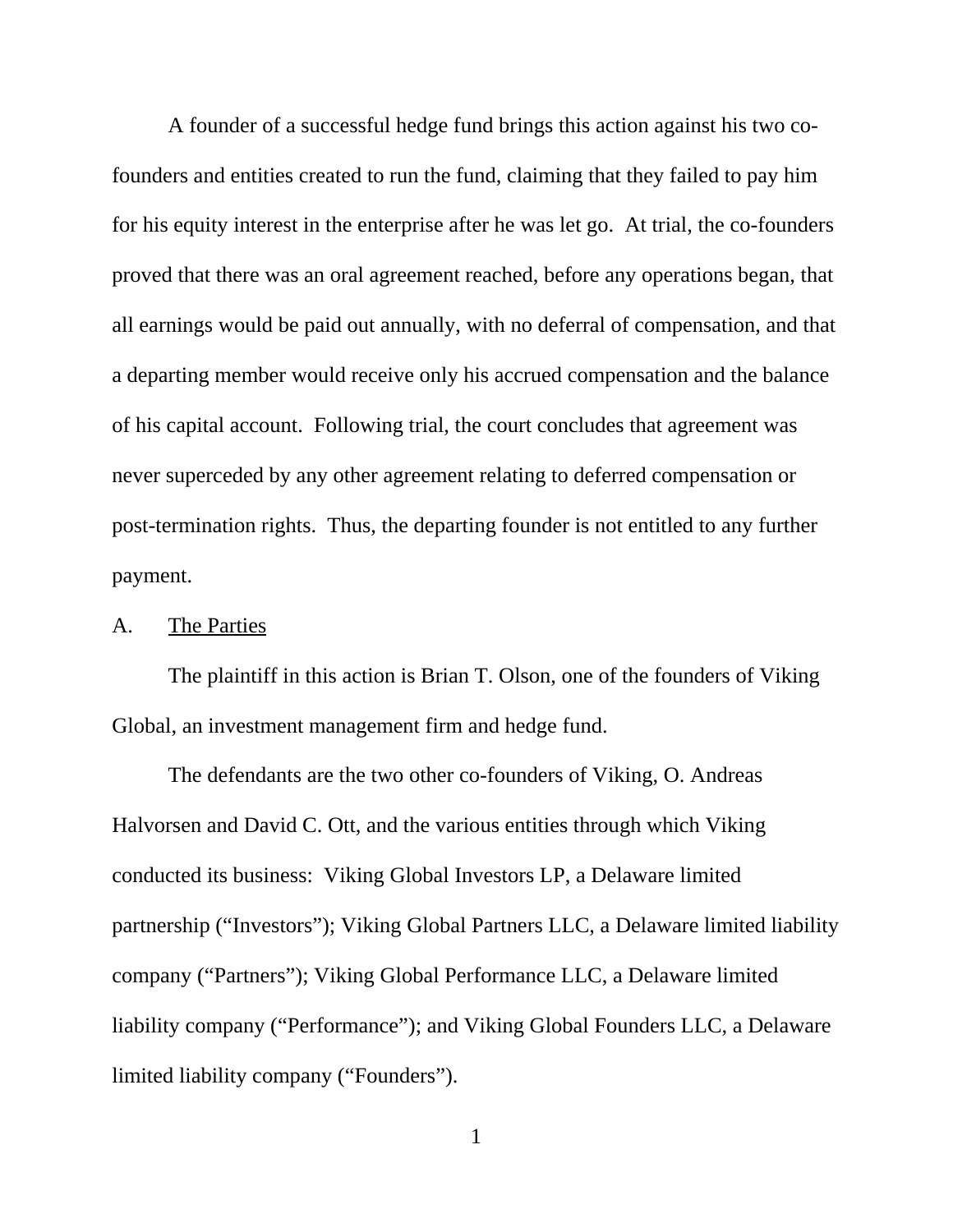Performance is also a counterclaim plaintiff in this action. Daniel Cahill, Viking's president, and Thomas Purcell, a top analyst at Viking, are both members of Performance and are third-party plaintiffs, as well. Cahill and Purcell join Performance in asserting claims against Olson.

#### $B.$  The Facts<sup>1</sup>

Halvorsen, Olson, and Ott worked together at Tiger Management, which was, at the time, one of the world's largest hedge funds. Halvorsen joined Tiger in early 1992. By 1996, Halvorsen had risen to be director of equity investments, the number two person on the investment side of Tiger and second only to the hedge fund's founder, Julian Robertson. Halvorsen was involved in Tiger's hiring of both Ott and Olson. In early 1999, frustrated with Robertson's management, Halvorsen decided to leave Tiger to form his own hedge fund, Viking.<sup>2</sup> Dissatisfied with his compensation, Olson also resigned from Tiger at the end of 1998, but stayed at the fund for a few months to help find his replacement. Halvorsen considered Olson a brilliant analyst and contacted him to discuss the possibility of Olson joining Viking after he finished with his responsibilities at Tiger. Halvorsen also contacted Ott, who was still at Tiger, about joining Viking.

<sup>&</sup>lt;sup>1</sup> Additional background facts are set forth in this court's opinion at the summary judgment stage of this case. *See Olson v. Halvorsen,* 2008 WL 4661831 (Del. Ch. Oct. 22, 2008).

<sup>&</sup>lt;sup>2</sup> Halvorsen's last day at Tiger was February 17, 1999. In mid-2000, Tiger returned all its capital to its outside investors and ceased operating in its original form.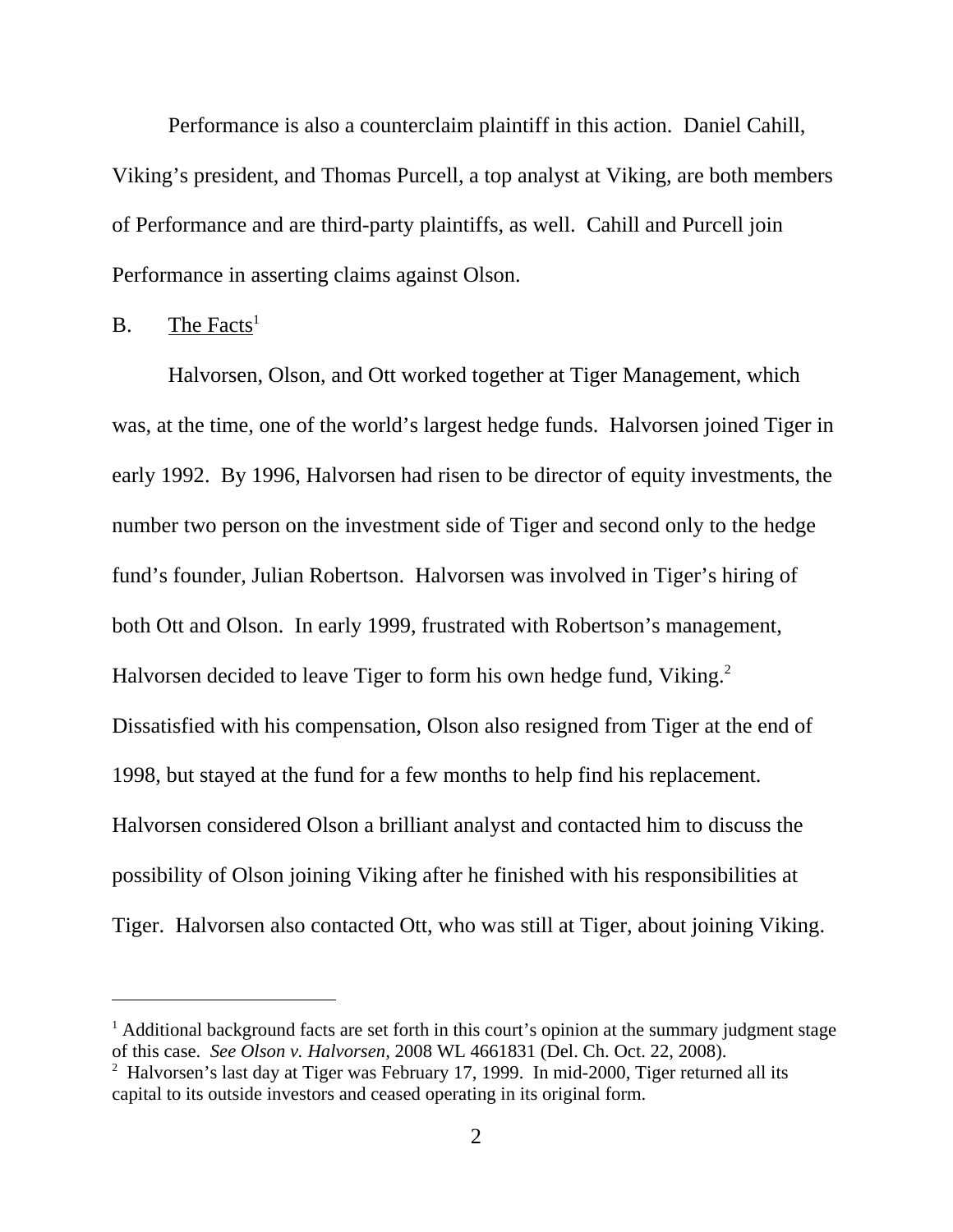#### 1. The February 1999 Meeting: Viking's Core Principles

After a few initial conversations, Halvorsen, Olson, and Ott met at Halvorsen's home in late February 1999 for a more in-depth discussion regarding the new Viking enterprise. At this February meeting, the three founders discussed the governance, investment strategy, compensation, and logistics related to the formation of Viking.

Halvorsen, Olson, and Ott agreed that Viking would be governed by an operating committee made up of the three of them and decisions would require a two of three vote, subject to a Halvorsen veto. The three founders agreed to allow Halvorsen a veto because he had the most experience among them and would contribute about \$50 million to the fund, while Olson and Ott would each contribute somewhere between \$2 million and \$4 million.

The three founders also agreed that the fund would be a long/short equity fund and each would manage a portfolio within their area of expertise. Olson would manage a telecommunications, media, and technology ("TMT") portfolio. Ott would manage a consumer portfolio, and Halvorsen would manage a financial services portfolio. In addition, initially, Halvorsen would be the Chief Investment Officer (the "CIO") and would manage a CIO portfolio not tied to a specific industry, but rather focused on the most attractive investments from the sectorbased portfolios.

3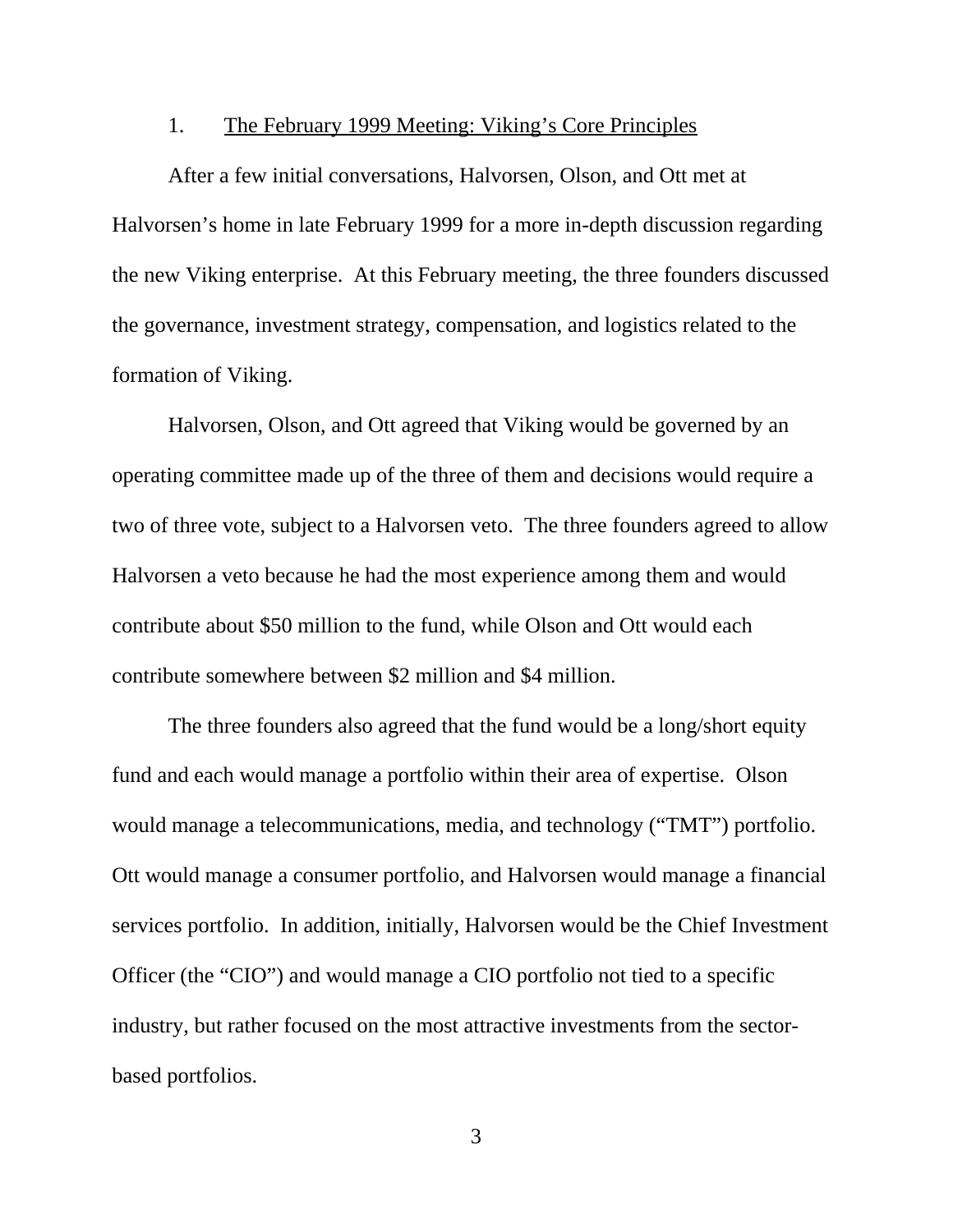As a function of Tiger's deferred compensation system, each of Halvorsen, Olson, and Ott forfeited large sums of money upon resigning. Wanting to avoid at Viking the perceived unfairness of the Tiger compensation system, they decided, at the February 1999 meeting, that all the profits at Viking would be paid out annually. Each year, after all other employees were paid, Halvorsen would receive 55% and Olson and Ott would each receive  $22.5%$  of the profits.<sup>3</sup> In the event of a sale of Viking, the three founders discussed splitting the equity proceeds 66% to Halvorsen, 20% to Olson, and 14% to Ott. Ott wanted to think about this equity split, and later agreed to the percentages. Shortly thereafter, Ott explained to the other two that these "equity" percentages were useless and ridiculous, because if they paid out all of the profits each year, there would be no equity to split. Halvorsen agreed with Ott's logic. The three founders later changed the equity percentages to 55% to Halvorsen and 22.5% to each of Olson and Ott, to match their profit-sharing percentages. Halvorsen, Olson, and Ott each testified that at the February meeting they all agreed that if any one of them left Viking he would only be entitled to his earned compensation and his capital account (the "cap and comp" agreement). Halvorsen testified that the three founders reached this

<sup>&</sup>lt;sup>3</sup> Months later, the three founders divided their annual compensation into two separate percentages: a job percentage (also called the work percentage) and a residual percentage (also called equity, management, or non-work percentage). The job percentage represented the three founders' contributions to Viking through their investment-related activities and was essentially a proxy for their replacement cost. The residual percentage represented the three founders' compensation for all of the other services they performed for the firm.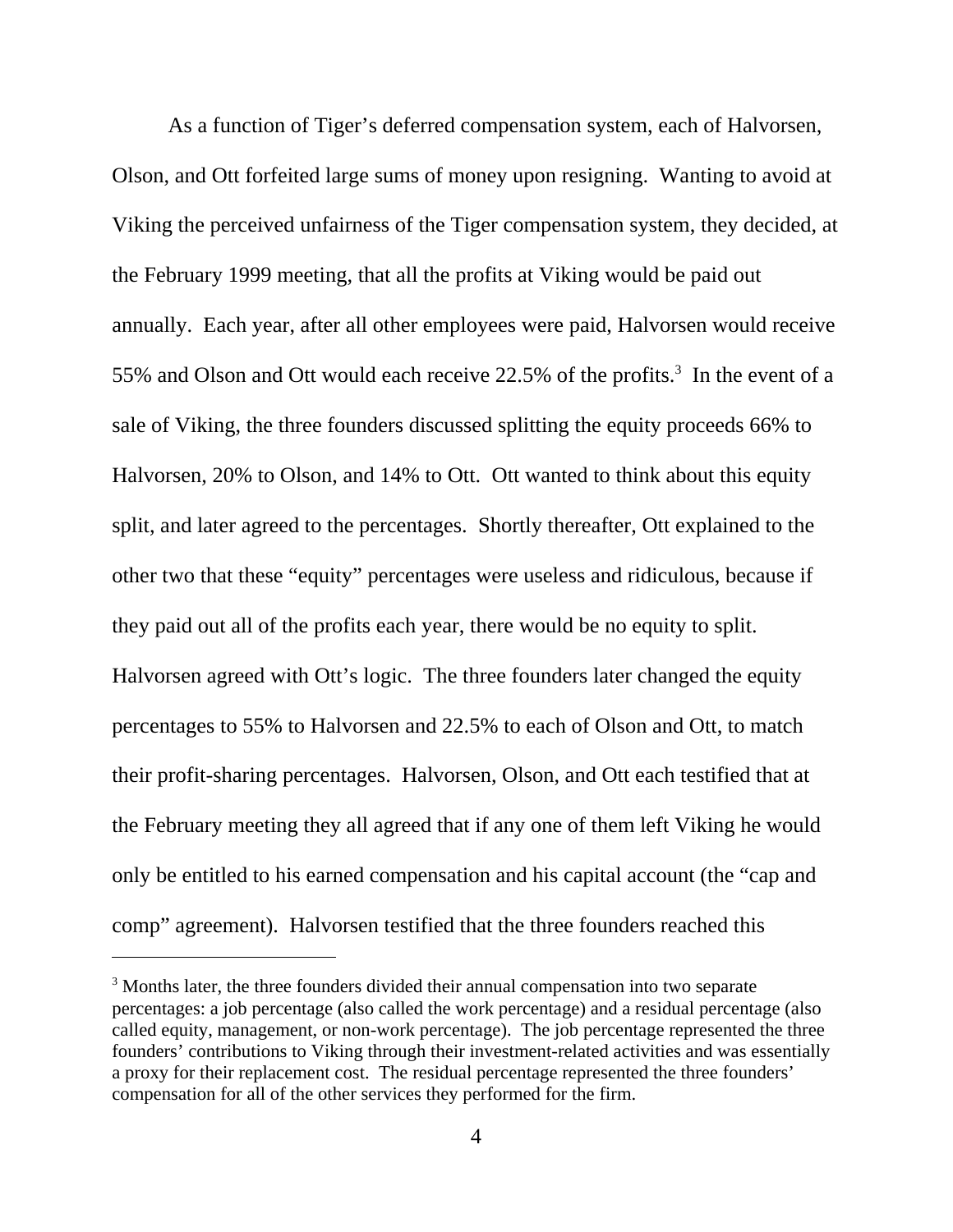decision based on their shared belief that one should be compensated fully for what one contributes (not a partial amount due to deferred compensation) and that, as a quid pro quo, one should not continue to take a paycheck after one leaves the firm and stops contributing.

As to logistics, the three founders decided that Halvorsen would be primarily responsible for raising capital and hiring employees, Olson would deal with the lawyers regarding formation of the necessary entities, and Ott, who was still employed at Tiger and had less time, would locate office space.

Also in early 1999, although he could not remember exactly when or for what purpose, Olson created a document summarizing the terms by which Viking would be operated. Olson shared this document with Halvorsen and Ott. The terms largely track the discussions the three founders had at the February meeting, and Olson admitted that, at the time he drafted the term sheet, the three founders had agreed that each would only be entitled to his accrued compensation and capital account balance upon leaving Viking.

#### 2. The Viking Entities Are Formed

A few months after the February meeting, the three founders, with the advice of counsel, decided to create three Delaware entities to carry on the Viking business: (1) Performance, a limited liability company, to collect Viking's performance fees of 17.5% to 20% of the annual gains of the hedge fund per year;

5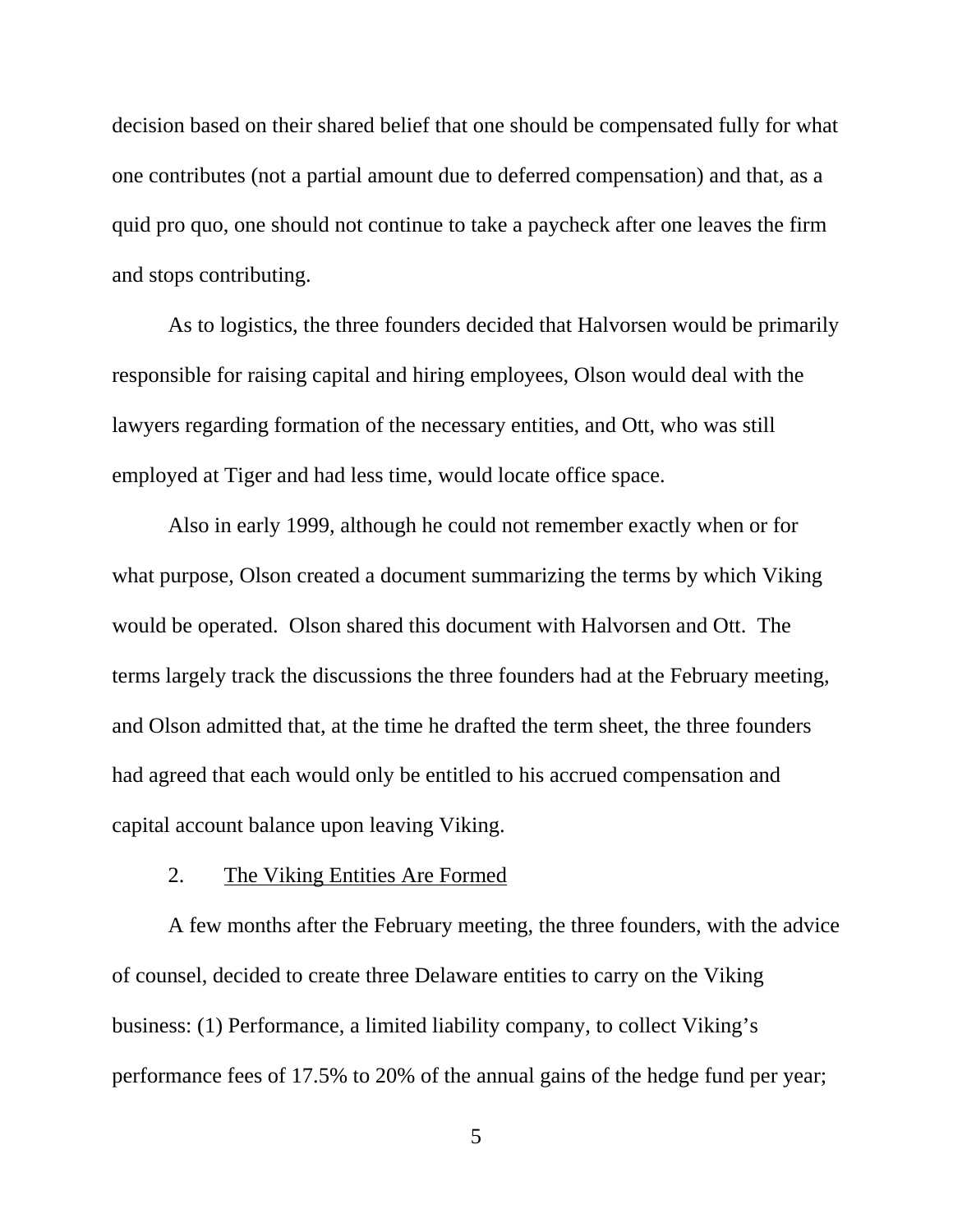(2) Investors, a limited partnership, to pay Viking's expenses, employ Viking's staff, enter into operational contracts on Viking's behalf, and collect a management fee of 1.5% of the hedge fund's assets under management each year; and (3) Partners, a limited liability company, to serve as the general partner of Investors. The certificates of formation for these three entities were executed on April 8, 1999 and filed with the Secretary of State of Delaware the following day.

## 3. The Long-Form Operating Agreements For The Viking Entities

Olson directed counsel to draft operating agreements for the Viking entities. On April 8, 1999, Viking's counsel sent Olson a first draft of the operating agreement for Partners. Counsel later provided drafts of the operating agreements for Performance and Investors. These drafts reflected the oral agreements reached by the three founders at the February meeting and the core principles listed in Olson's term sheet.<sup>4</sup> Each of these drafts were over 10 pages in length and came to be known during the course of this litigation as the long-form agreements.

## 4. The Short-Form Operating Agreements For The Viking Entities

In April 1999, the long-form agreements were not yet in final form and the Viking entities needed operating agreements to facilitate the entering of a real

<sup>&</sup>lt;sup>4</sup> Section 3.03 describes an "Executive Committee" (later called the "Operating Committee") with the power to act on a two of three vote, subject to Halvorsen's veto. Section 3.01(e) vests the Executive Committee with the power to require members to retire from Viking. Sections 5.03, 5.05, and 5.06 provide that a departing member is only entitled to accrued compensation and his capital account balance.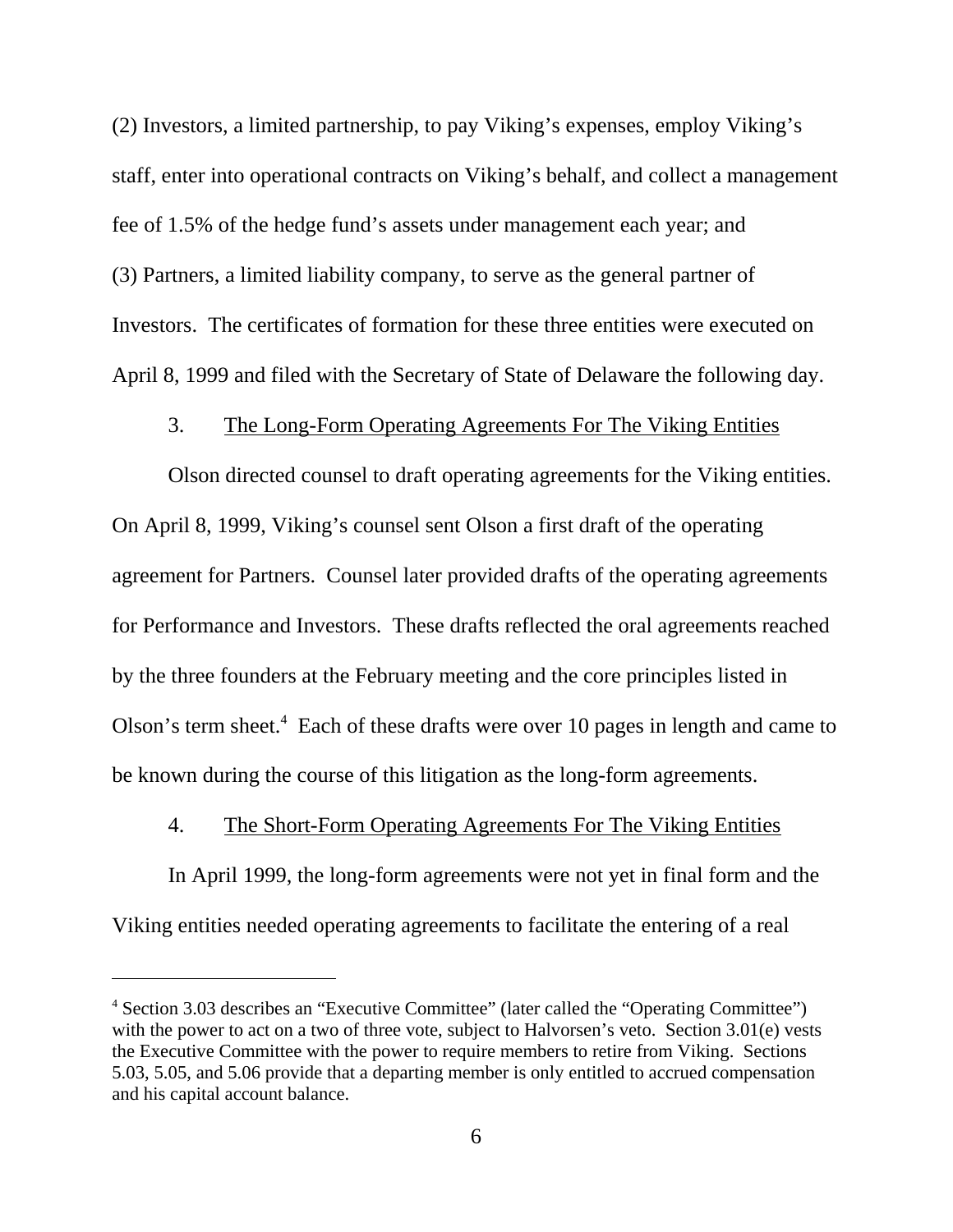estate lease and the opening of bank accounts. Thus, Olson asked Viking's counsel to draft short-form operating agreements for Investors and Partners. After a few changes requested by Olson, all three founders signed short-form agreements for Investors and Partners on May 10, 1999.<sup>5</sup> On September 8, 1999, the three founders also executed a short-form agreement for Performance. The short-form agreements are skeletal (each only three or four pages in length) and do not contain all of the terms agreed upon by the founders at the February meeting. The shortform agreements do, however, appear to be drafted in line with the core principles. Each short-form agreement provides that a member will be entitled to receive his accrued compensation and capital account balance upon departure.

## 5. The Long-Form Drafting Process Continues

After the short-form agreements were executed, Olson continued to work with the attorneys to refine the long-form agreements for the Viking entities. Between April 1999 and the launch of Viking on October 1, 1999, over a dozen drafts of the long-form agreements were produced. During this period, Olson maintained responsibility for interacting with Viking's outside counsel.<sup>6</sup> By late 2000, the drafting process had come to a halt even though none of the three

 $<sup>5</sup>$  Throughout this litigation, Olson insisted on referring to the short-form agreements as the</sup> "boilerplate" agreements even though counsel specifically drafted the agreements to be in line with the core principles of Viking and modified the short-form agreements at Olson's request. <sup>6</sup> Following Viking's launch, Brian Smith (Viking's Chief Financial Officer) and Carl Casler (then Viking's Treasurer) assumed some of the responsibility for working with the lawyers on the long-form drafts.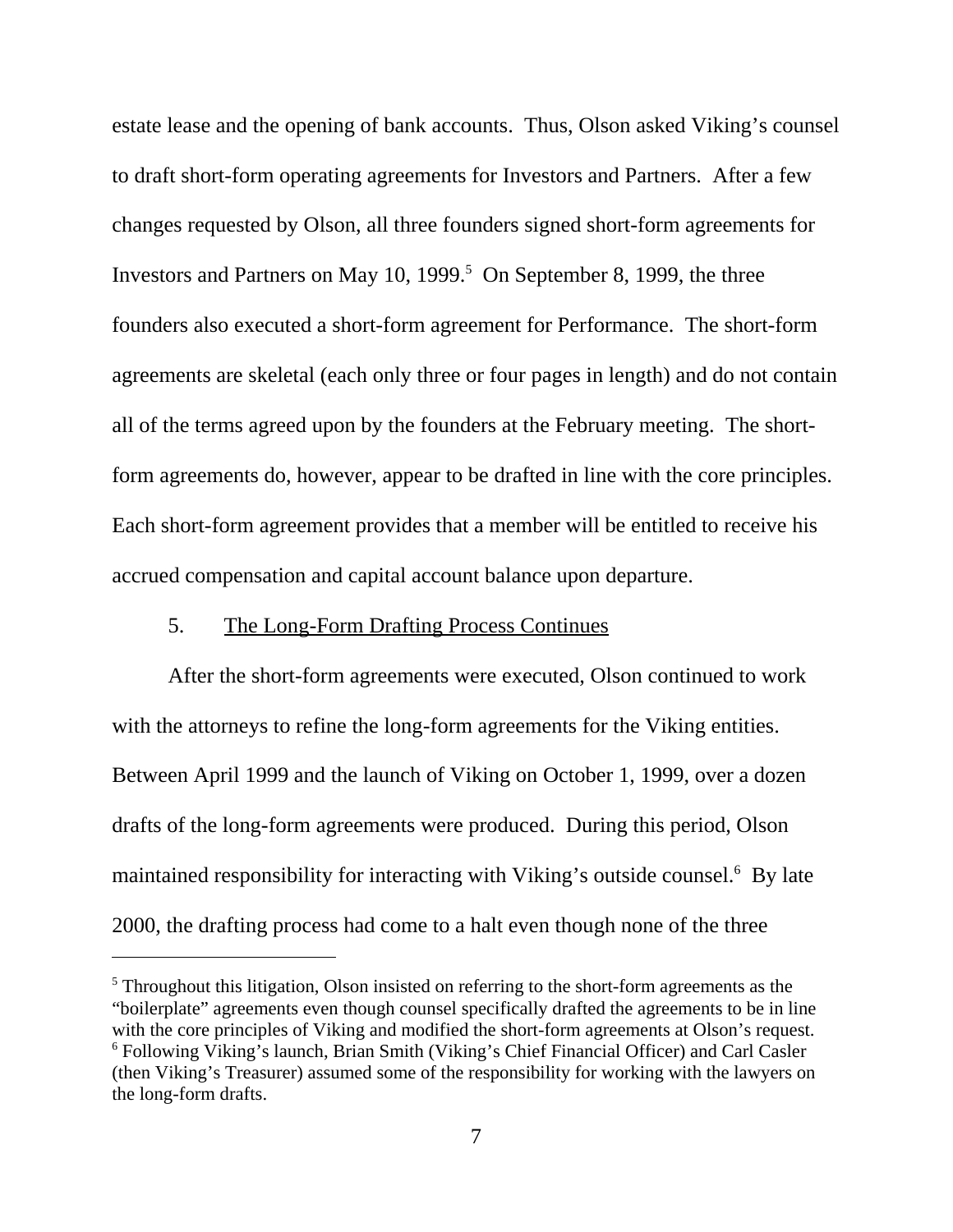founders had signed any of the draft long-form agreements for Investors or Partners. As a result of a potential dispute with an employee, the three founding members agreed to supersede the short-form agreement for Performance by signing the Limited Liability Company Agreement of Viking Global Performance LLC dated September 28, 1999.<sup>7</sup> That agreement was amended on January 11, 2002 (the "Performance Long-Form Agreement"). The Performance Long-Form Agreement provided that the Operating Committee could remove members with or without cause. Also, the Performance Long-Form Agreement reflected the three founders' original oral agreement at the February meeting that a member would receive only his accrued compensation and his capital account balance upon departure. In light of the executed Performance Long-Form Agreement, Olson admits that he is not entitled to any interest in Performance beyond his accrued compensation and capital account balance.

## 6. The Founders Earnout And The Founders Entity

In mid-1999, Olson raised a new compensation concept with Halvorsen and Ott. Olson proposed that upon departure from Viking a founding member (or his

<sup>&</sup>lt;sup>7</sup> Olson testified that he is confident that the original long-form agreement for Performance was not signed until 2001, despite it being dated in 1999. While looking for guidance in how to properly terminate an employee at the end of 2000, the founders realized that the long-form agreement for Performance was unsigned. The founders then signed the long-form agreement for Performance to assure that they did not find themselves in an uncertain position again. It is unclear why the three founders did not sign the other long-form operating agreements at that time.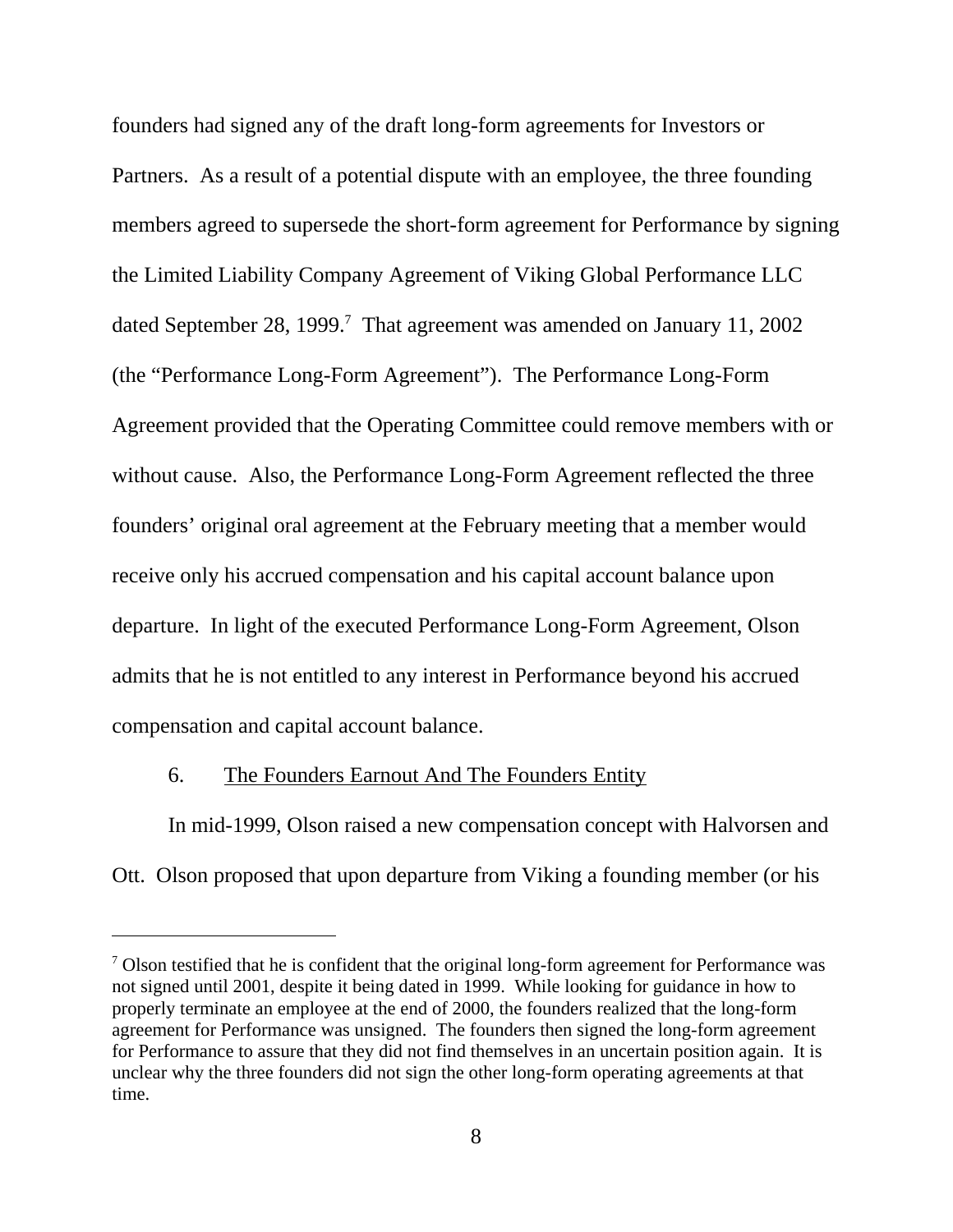estate) would be paid an earnout, through a new entity to be called Founders.

Halvorsen and Ott considered the idea interesting, but Olson did not detail how the earnout would work at their first meeting, and the three founders left the issue open for discussion.

On July 14, 1999, Olson sent a memorandum to outside counsel stating that Viking would "probably" create another entity called Founders which would "embody some equity-like features relating to [the three founders'] ownership of the management company."<sup>8</sup> Olson testified that, a month or two later, the three founders held a second meeting to discuss the earnout concept. Also, Olson testified that he distributed a term sheet to facilitate discussion about the earnout. Halvorsen and Ott, however, both testified that they had not seen this term sheet before the litigation.<sup>9</sup>

 Olson instructed the attorneys to begin work on an operating agreement for Founders in line with the terms he set forth in the term sheet. The document the

<sup>8</sup> JX 190.

<sup>&</sup>lt;sup>9</sup> The purported term sheet appears to be instructions to a lawyer, not the basis for a discussion with partners. For example, the document contains a note in Olson's handwriting that says "To Richard Metsch," one of Vikings' outside lawyers. No copies of this document with Halvorsen's or Ott's handwriting were found in discovery. Moreover, the document does not actually contain the phrase "term sheet" anywhere. The document contains orders such as "include a 'frustration of purpose' paragraph" (JX 36), suggesting that it was prepared as instructions for an attorney. Lastly, the document refers to Halvorsen and Ott in the third (not the second) person and Olson in the first person, again suggesting the document was created to go from Olson to the attorneys and not to Olson's co-founders.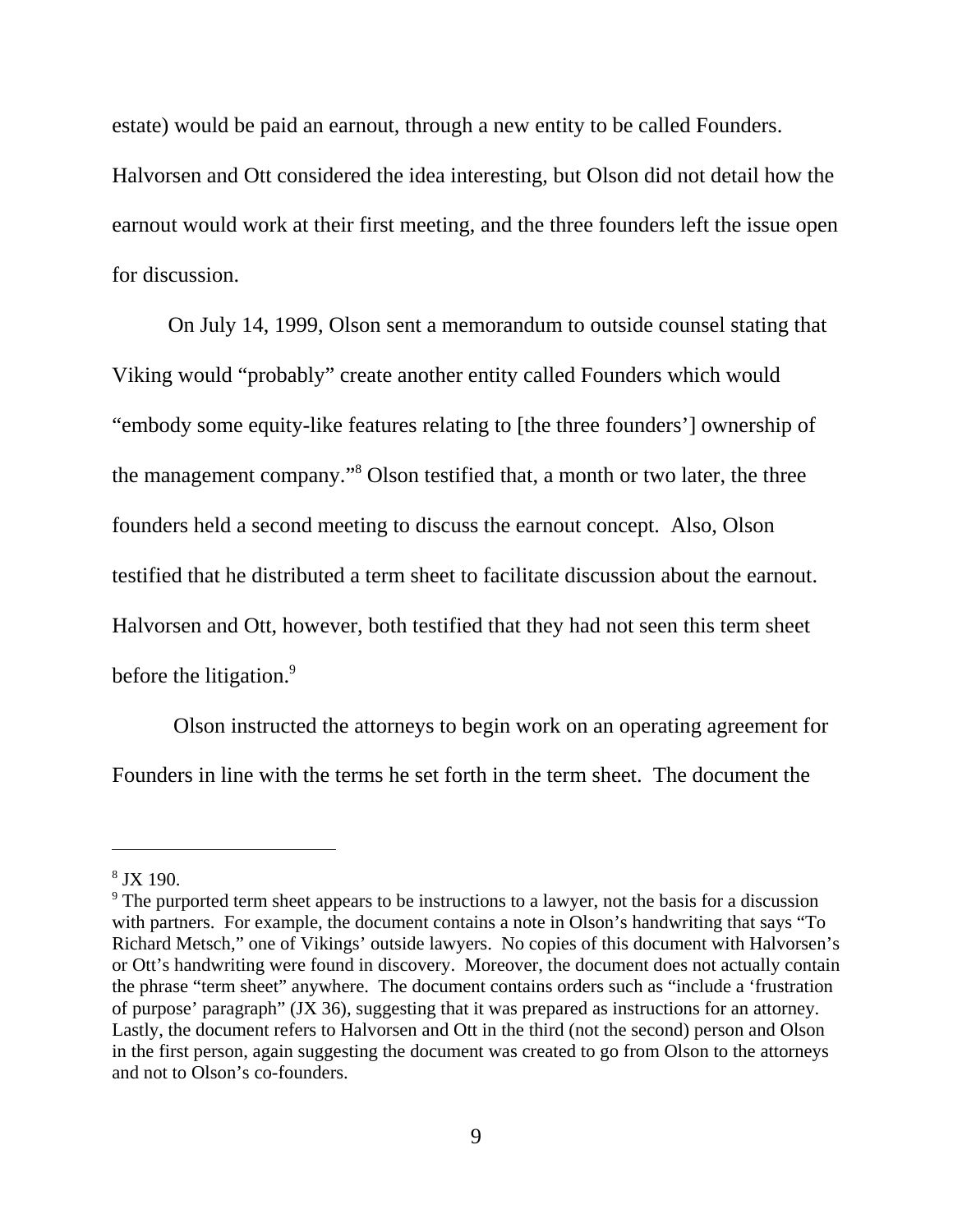attorneys prepared provided that, upon retirement or death, each founder would receive a declining percentage of his interest in Viking for six years following his departure. Olson and the outside attorneys went through nine drafts of the Founders operating agreement, dating as late as December 2000.

The drafting of the Founders operating agreement took place over about a year and a half, and at no point during that process did Olson discuss with his partners the changes he was making to what he now claims was their "agreement." A number of these changes differed significantly from the term sheet Olson claims he showed Halvorsen and Ott. For example, the term sheet stated that Founders' profit pool percentage in Performance and Investors would remain constant. Later drafts of the Founders agreement departed from this concept, stated that Founders' interest in those entities was residual and variable, and stated that if changes were made in Founders' share of Performance and Investors a retired member's profit pool percentage must be adjusted to maintain, as nearly as practicable, that member's economic interest.<sup>10</sup>

<sup>&</sup>lt;sup>10</sup> This change was significant because at trial the defendants showed that over time Viking's analysts would demand more and more compensation. These demands would decrease the draw of the three founders. If the three founders were required to keep a retiree's draw constant, in the face of increased payouts to the employees, any additional money needed to fund the earnout would have to come from the two founders who were still at Viking doing the work. This possibility was starkly inconsistent with the original understanding that Viking profits were for the people still working at Viking.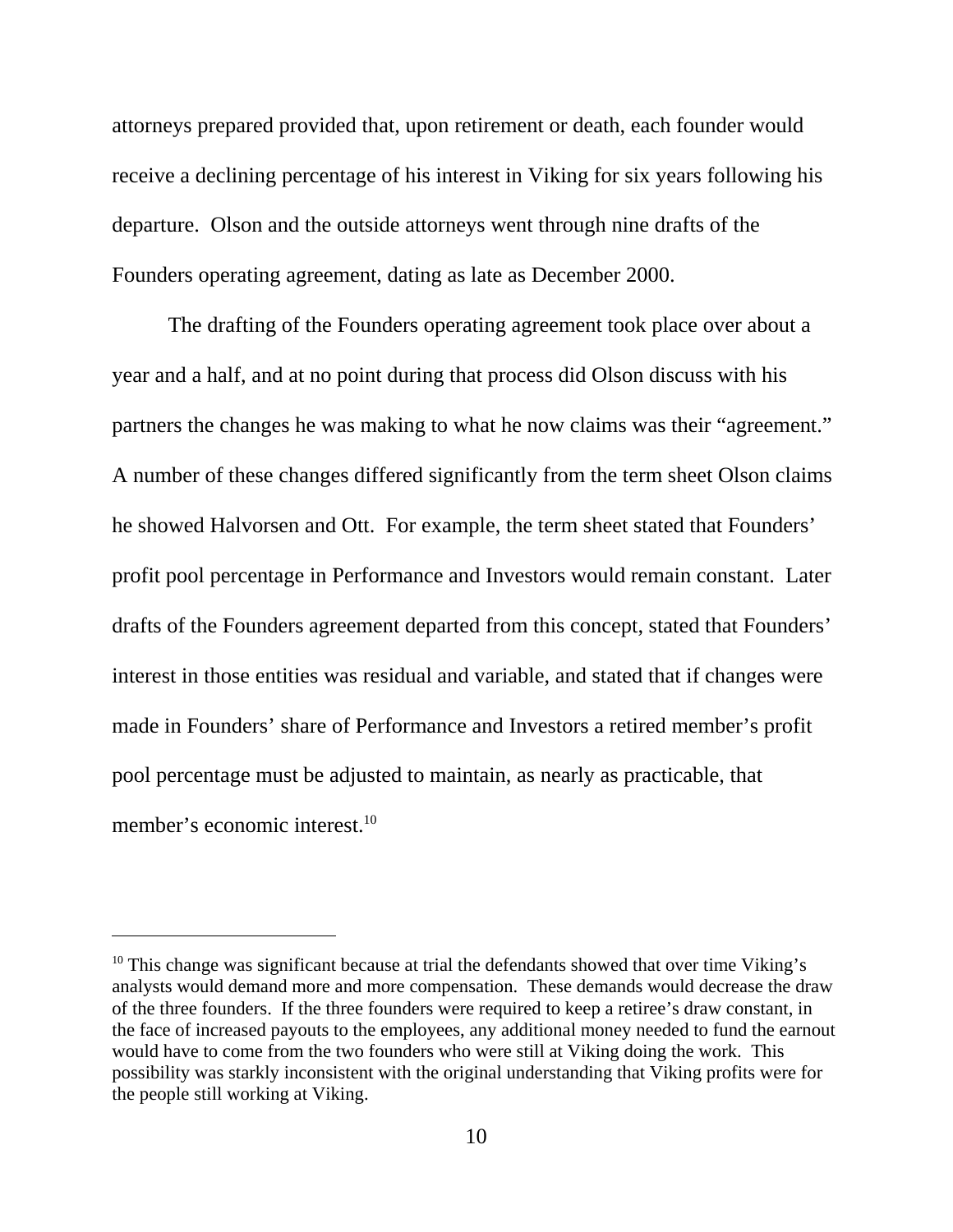Olson also added a requirement to the draft Founders operating agreement that Halvorsen keep over 89% of his capital in the fund or forfeit his veto. This concept was entirely absent from the term sheet. On April 23, 2001, CFO Brian Smith sent Halvorsen the draft Founders agreement and noted that Halvorsen had a question about the clause requiring him to maintain over 89% of his capital in the fund or lose his veto right. Halvorsen testified that he had never agreed to place any contingencies on his veto rights, was shocked to see such a clause in the draft Founders agreement, and had asked Smith about the clause. Both changes discussed above substantially track Olson's handwritten notes to the outside attorneys and were admittedly never discussed with Halvorsen or Ott.

From 1999 until 2001, Halvorsen and Ott received various drafts of the Founders agreement, but never discussed them or the earnout concept in general with Olson after the two brief meetings in the summer of 1999. None of the three founders ever signed a Founders operating agreement and both Halvorsen and Ott convincingly testified at trial that at no time did they agree to or make promises to Olson regarding the Founders earnout.

At Olson's direction, outside counsel filed a certificate of formation for Founders on September 28, 1999. Thereafter, also at Olson's direction, Founders was made a member of Performance. Founders was never made a partner of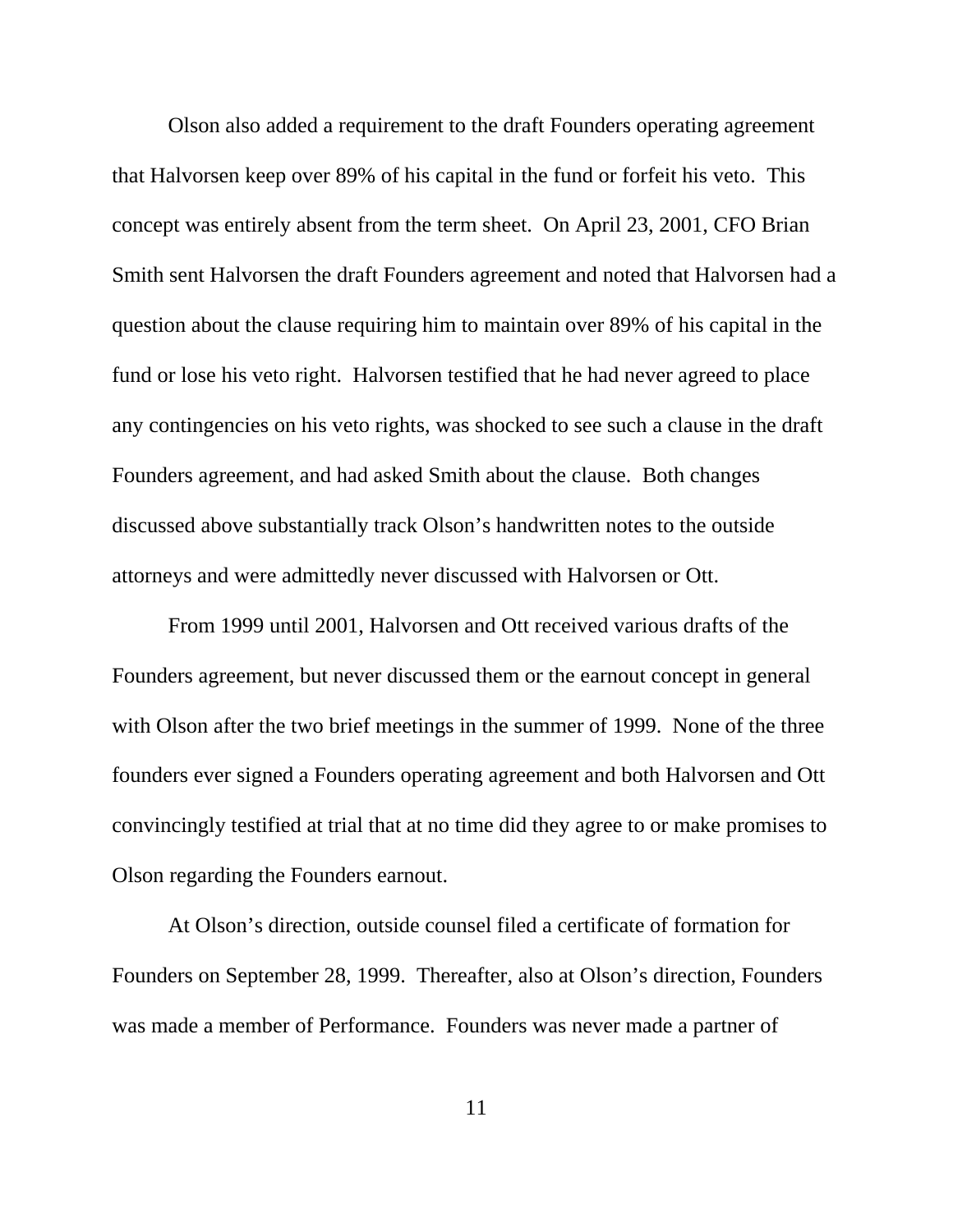Investors, as contemplated in the draft Founders operating agreement, and Olson did not voice concern over this fact while at Viking.<sup>11</sup> From 2000 to 2005, at Olson's direction, Smith ran certain amounts of the three founders' residual income through the Founders entity. These amounts ranged from approximately \$3.9 million in 2004 to \$84.9 million in 2001 and totaled almost \$200 million. At trial, Smith stated that he ran money through Founders for bookkeeping purposes because Olson directed him to do so.<sup>12</sup> Smith described Founders as mere vestige.

# 7. Olson Threatens To Leave Viking in 2001, Renegotiates Percentages, But Founders Is Not Mentioned

Olson's TMT portfolio performed extremely well in the early days of

Viking, and by the end 2001 Olson was dissatisfied with his compensation.<sup>13</sup>

Olson demanded that no one at Viking be paid more than he.<sup>14</sup> When Halvorsen

refused to agree to Olson's demand, Olson announced that he was leaving Viking.

Cahill, the head trader at Viking who later became Viking's president, convinced Olson and Halvorsen to address their differences and negotiate a mutually acceptable solution, which they did over a period of two or three weeks.

 $11$  Olson did, however, ask Smith to make Founders a partner of Investors in June of 2000. Olson did not request resolutions be drawn to this effect, did not request a vote of the Operating Committee (as required), or follow up on this request.

 $12$  Smith stated that there was no tax reason to run money through Founders as opposed to one of the other Viking entities.

<sup>&</sup>lt;sup>13</sup> Olson was paid over \$28 million in 2000 and over \$42 million in 2001.

<sup>&</sup>lt;sup>14</sup> Halvorsen was paid over \$55 million in 2000 and over \$78 million in 2001.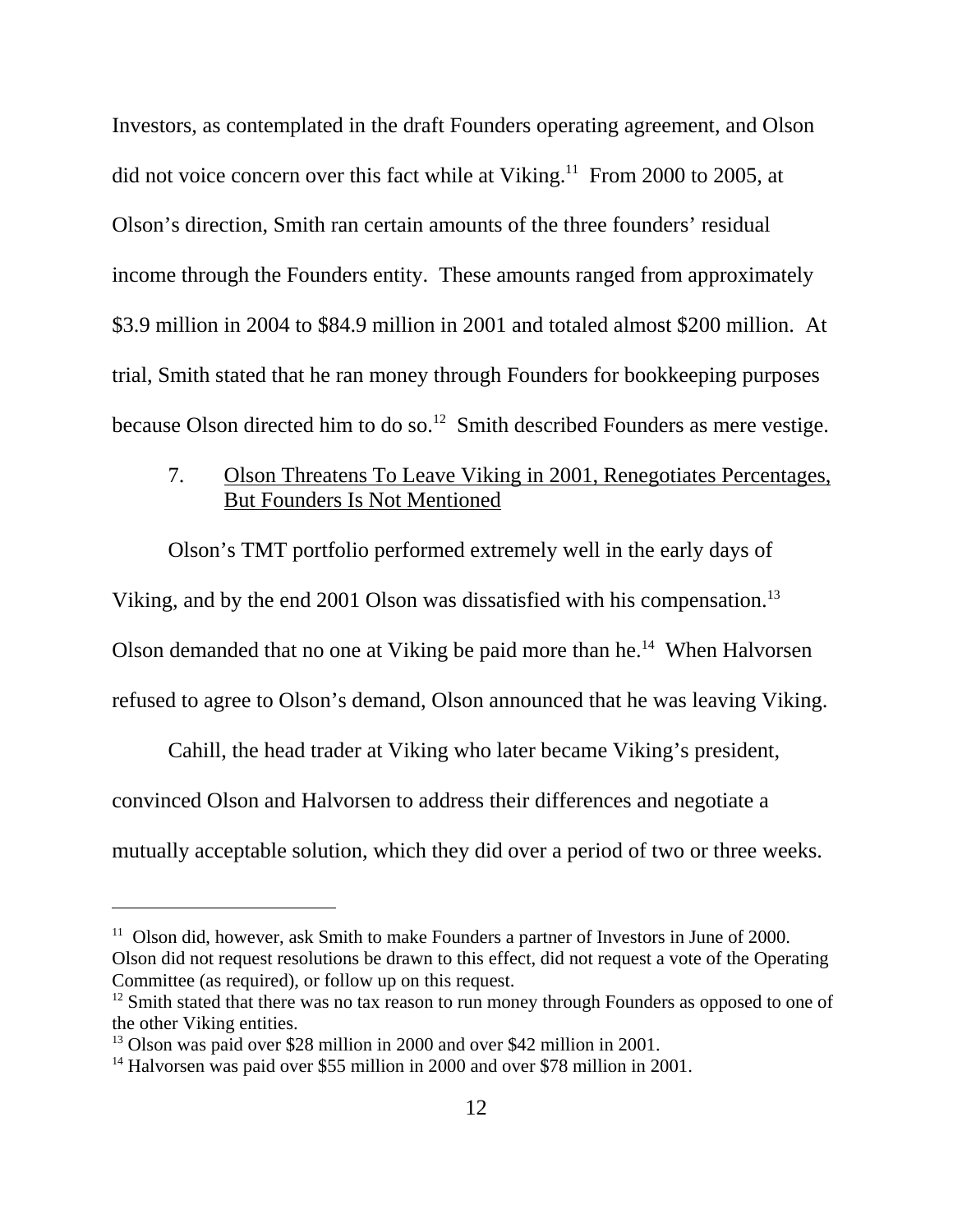It was unclear from the record whether Olson actually left the Viking offices during the period of dispute. As part of the negotiations, Halvorsen, Olson, and Ott agreed to reallocate their compensation percentages so that Halvorsen's share decreased and Olson's share increased.15

Olson admitted that the three founders did not discuss the impact of these changes in percentages on the earnout he claims already existed or on their purported entitlement to the fair value of the Founders entity. It was clear at trial that Halvorsen and Ott thought that by readjusting these percentages only annual compensation would be affected, not retirement benefits. Both Halvorsen and Ott testified that they agreed to increase Olson's compensation because of the value he was adding to the fund, but would have never agreed to increase his retirement

<sup>&</sup>lt;sup>15</sup> For 2002 and 2003, Halvorsen's job percentage would drop dramatically and his residual percentage (also called management or equity percentage) would drop slightly relative to the other founders. Halvorsen's job percentage went from 15.65% in 2001 to 2.99% in 2002 and 2003 and would be renegotiated in 2004. Olson's job percentage went from 6.40% in 2001 to 8.69% in 2002 and 2003 and would be renegotiated in 2004. Halvorsen's residual or equity percentage went from 19.70% in 2001 to 20.69% in 2002 and 2003, and to 19.55% in 2004 and beyond. Olson's residual or equity percentage went from 8.06% in 2001 to 14.99% in 2002 and 2003, and to 16.12% in 2004 and beyond. As between Halvorsen, Olson, and Ott, the residual or equity percentages went from 55%/22.5%/22.5% to 45.48%/32.95%/21.57% (for 2002-2003) to 42.99%/35.44%/21.57% (for 2004 and beyond), respectively.

Olson's job and management percentages would be increased so that Olson and Halvorsen would be paid roughly the same amount in 2002 and 2003. After 2003, they agreed to come back to the table and re-evaluate, with Halvorsen starting the negotiations with a higher residual percentage and the job percentage being open for debate. Ott's compensation stayed basically flat. Ott's job percentage went from 6.40% to 4.81% and his residual percentage went from 8.06% to 9.81%. Ott's total take went from 14.46% to 14.62%, but his residual percentage relative to the other two founders actually went down slightly.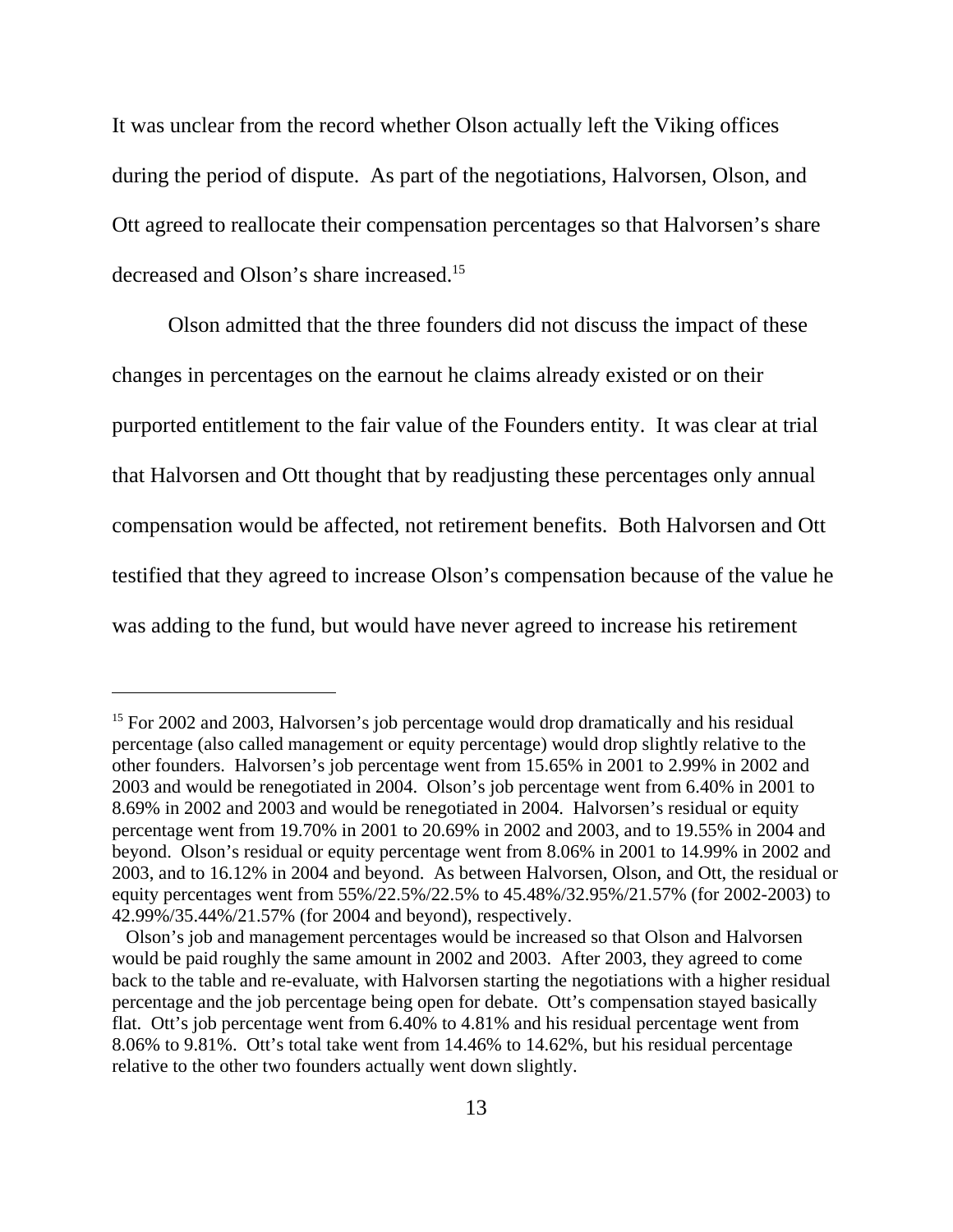benefits without, at the very least, requiring him to stay at Viking for a substantial period of time. If, as Olson argues, the three were actually readjusting future compensation *and* retirement payouts, Olson could have left the day after the renegotiation and walked away with a massive sum of additional money, without conveying *any* additional benefit to Viking. Halvorsen testified, "I'm just trying to understand how I could possibly, if it was an issue that we had a retirement plan, I would possibly agree to someone who had just walked out the door . . . [to] double his retirement benefits and he can walk out the door that minute."<sup>16</sup> Ott testified to the same effect, stating:

I would think if anyone had the thought that [the job and residual percentage renegotiations] created a long-term obligation, that we would have had further discussion and, at a minimum, at least say, 'Well, you need to commit to stick around for this period of time . . .' because otherwise [Olson] could have left the next day and all you have done is given [him], per his analysis, tens of millions of dollars.<sup>17</sup>

The three founders did not discuss the effect of the renegotiation on departure payouts nor did they discuss entering into an agreement with Olson obligating him to stay at Viking for any period of time. From this, it is logical to conclude that the three founders believed the "cap and comp" agreement was still in place.

<sup>&</sup>lt;sup>16</sup> Tr. 1337.

 $17$  Tr. 656.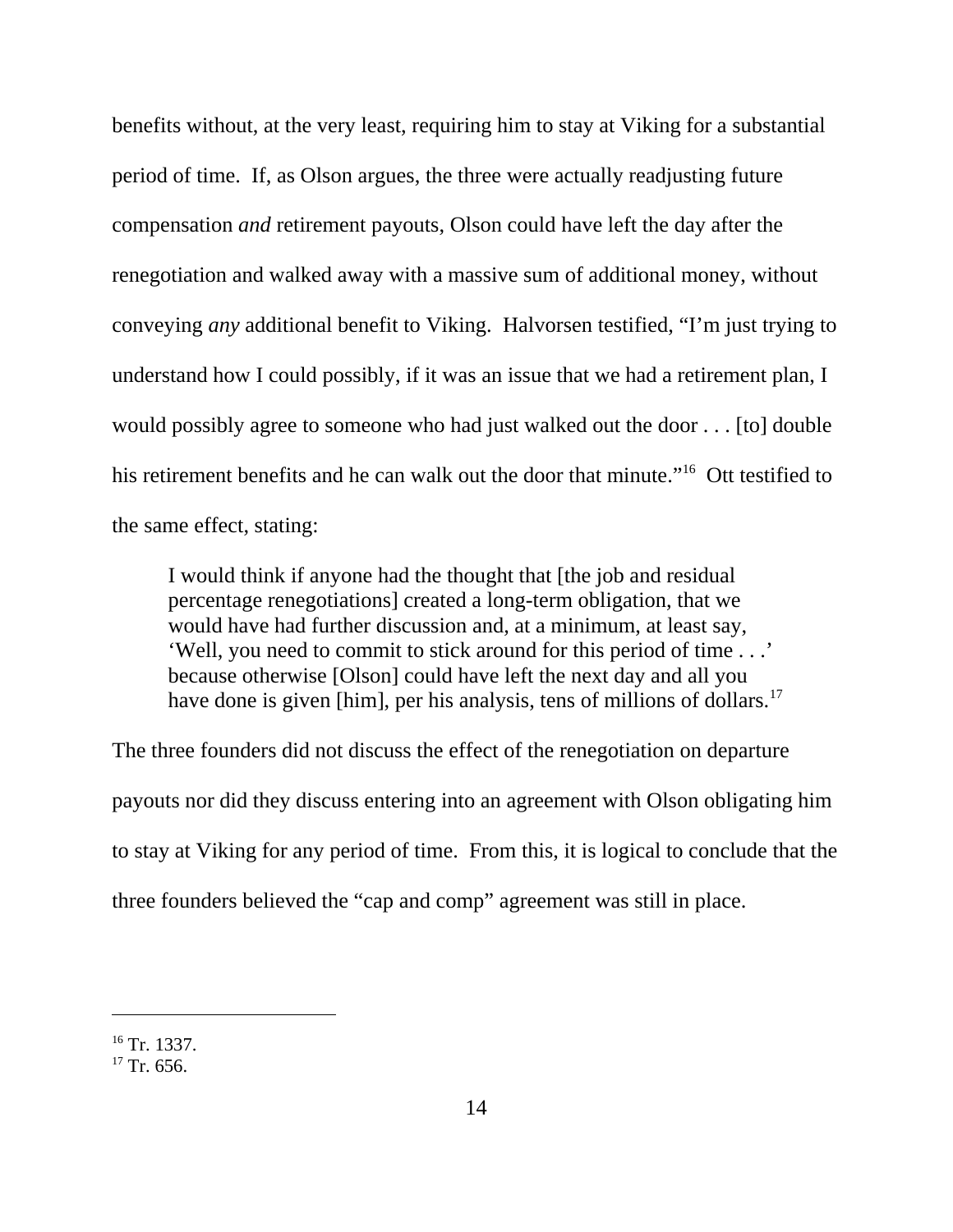### 8. Founders Resurfaces

Founders was largely off the radar screen from 2001 until 2004. In the summer of 2004, it reappeared. Cahill, who became Viking's president in 2003, testified that as he dug into Viking's various entities and operating agreements he uncovered the draft Founders agreement. Cahill testified at trial that he was alarmed by the earnout concept because he had been "told just the opposite on several occasions, that you only get paid if you work at Viking."18 Cahill testified that Olson told him personally on multiple occasions that the three founders' "equity" would be retired for no consideration if they left Viking.<sup>19</sup> After reviewing the draft Founders agreement, Cahill met with Halvorsen, Olson, Ott, and Smith to inquire about the earnout concept. Cahill was informed by each of the three founders that no agreement had ever been reached regarding an earnout. At trial, Smith testified that he believed that the three founders never agreed upon

 $18$  Tr. 1233.

 $19$  Cahill testified that Olson told him the founders were only entitled to "cap and comp" upon departure in 1999 when Viking was attempting to lure Cahill away from Bear Stearns to become their head trader. Cahill was given a 5% "equity" interest in the firm, which, like the founders would affect his annual compensation, but not his retirement payment. Additionally, in 2003 Viking's top analysts were clamoring for additional compensation and asked Cahill to make sure that the founders' "equity" would be available for distribution when the founders left the firm, or scaled back involvement. Cahill testified that he confirmed with Olson that the "cap and comp" agreement was in place and reported back to the analysts. Purcell also testified that on numerous occasions Olson told him that the founders would take only their "cap and comp" when they left Viking.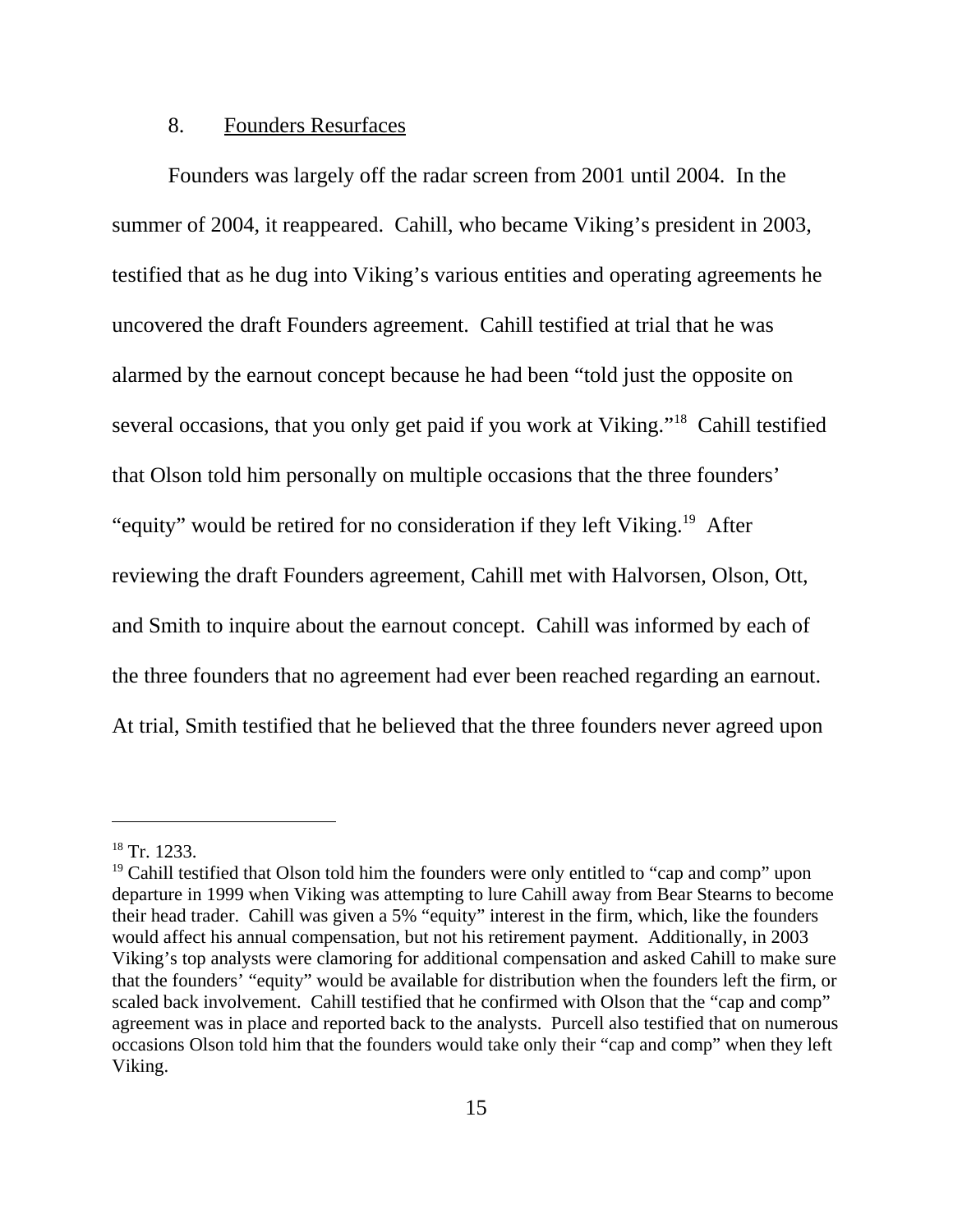the proposed earnout and that the draft Founders operating agreement had never been finalized.

In an effort to resolve open questions about Founders, Cahill listed Founders on the management committee agendas from July 2004 until November 2004.20 Olson received the management committee agendas and attended the majority of the management committee meetings, but never asked why Founders was on the agenda and never insisted that the Founders operating agreement had already been agreed to. Despite appearing on the management committee agenda for months, Olson testified that Founders was not discussed at the actual meetings. Smith testified that in December 2004, before departing on paternity leave, he reminded Halvorsen, Olson, and Ott that the issues surrounding Founders had not been addressed. Both Cahill and Smith came away from the discussions in the second half of 2004 believing that there had been no resolution on the draft Founders agreement or the earnout concept.<sup>21</sup>

 $20$  For example, on July 16, 2004, the management committee agenda read "Brian Smith will schedule a meeting to figure out the Founders Agreement." JX 55 at 3. Viking's management committee was a group larger than the Operating Committee that met periodically to look at various aspects of the business. Initially, the management committee consisted of Halvorsen, Olson, Ott, Cahill, and Smith.

 $21$  Cahill testified at trial that because he had told Viking employees in 2003 that the founders would only be paid "cap and comp" if they left Viking, he would have felt obligated to correct that statement if he ever uncovered information leading him to conclude that the founders had agreed to a scheme allowing them to take their equity with them. Cahill never uncovered such information.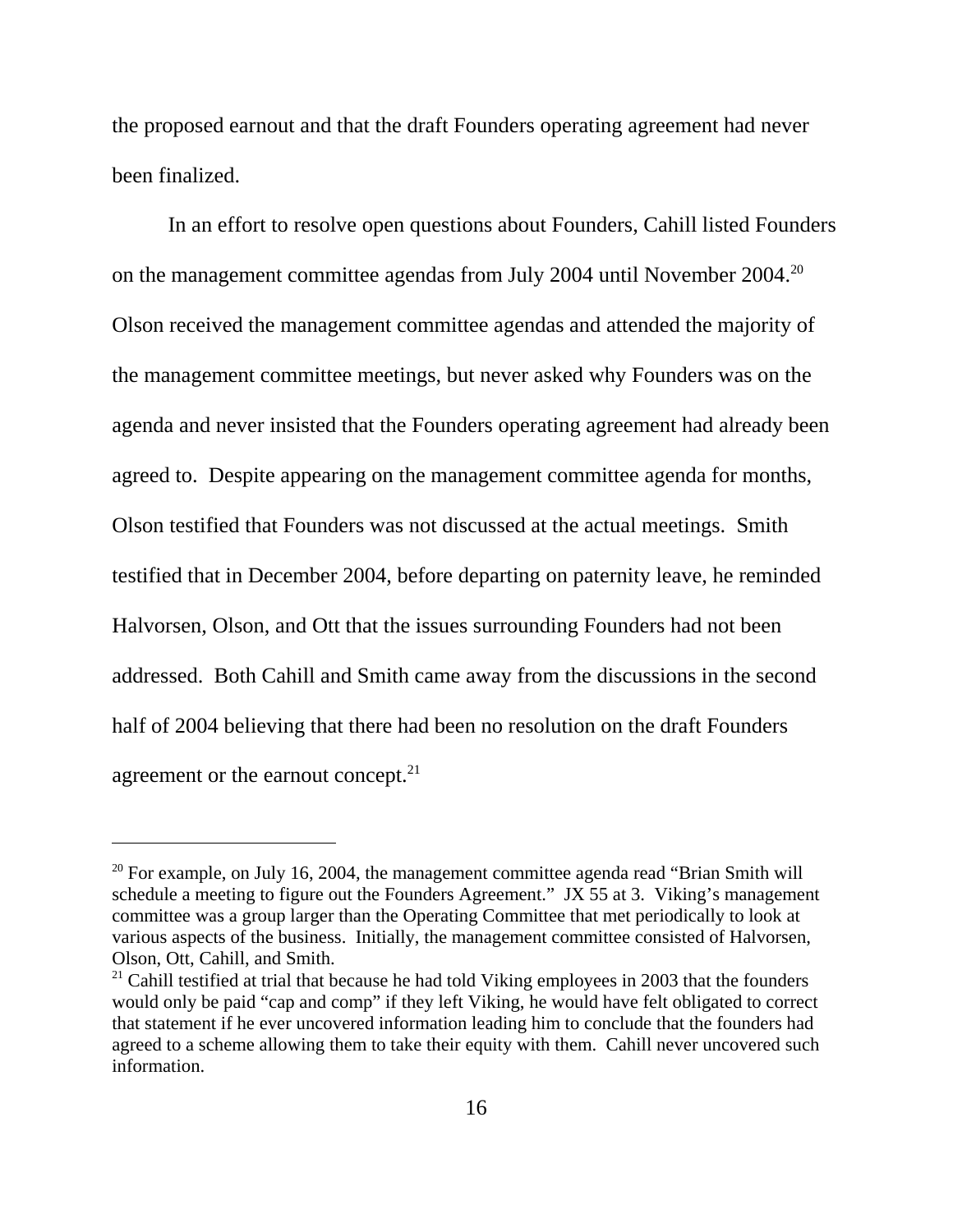### 9. Olson's Personal Financial Statements

In 2003 and 2004, Olson was asked to prepare personal financial statements setting forth his net worth. Olson listed the amount of his capital account balance as his interest in the Viking entities in both 2003 and 2004, but did not list the value of the equity (either through a fair value analysis or an earnout concept) that he now claims to have. In his signed 2004 personal financial statement, Olson represented to the U.S. Trust Company of Connecticut that the document was both correct and complete.<sup>22</sup>

## 10. Olson's Sabbatical

While Olson achieved remarkable returns in 2000 and 2001, the returns on his portfolio decreased substantially over the next few years. Olson communicated his disappointment in both his returns and his role at Viking at a management committee meeting at the end of  $2004<sup>23</sup>$  On March 6, 2005, Olson sent an email to Halvorsen, Ott, and Cahill announcing that he had decided to step away from managing the TMT portfolio and take a six-month sabbatical. During that time, Olson stated that he would work on some personal goals that he had developed

 $22$  The 2003 personal financial statement produced in the record does not have a signature page. <sup>23</sup> Olson's profit or loss as an analyst was roughly \$216.7 million in 2000, \$316.1 million in 2001, \$41.2 million in 2002, \$94.0 million in 2003, \$38.7 million in 2004, and \$-1.2 million in 2005. At trial, Purcell questioned whether all the profit listed should have been attributed to Olson, as opposed to other analysts.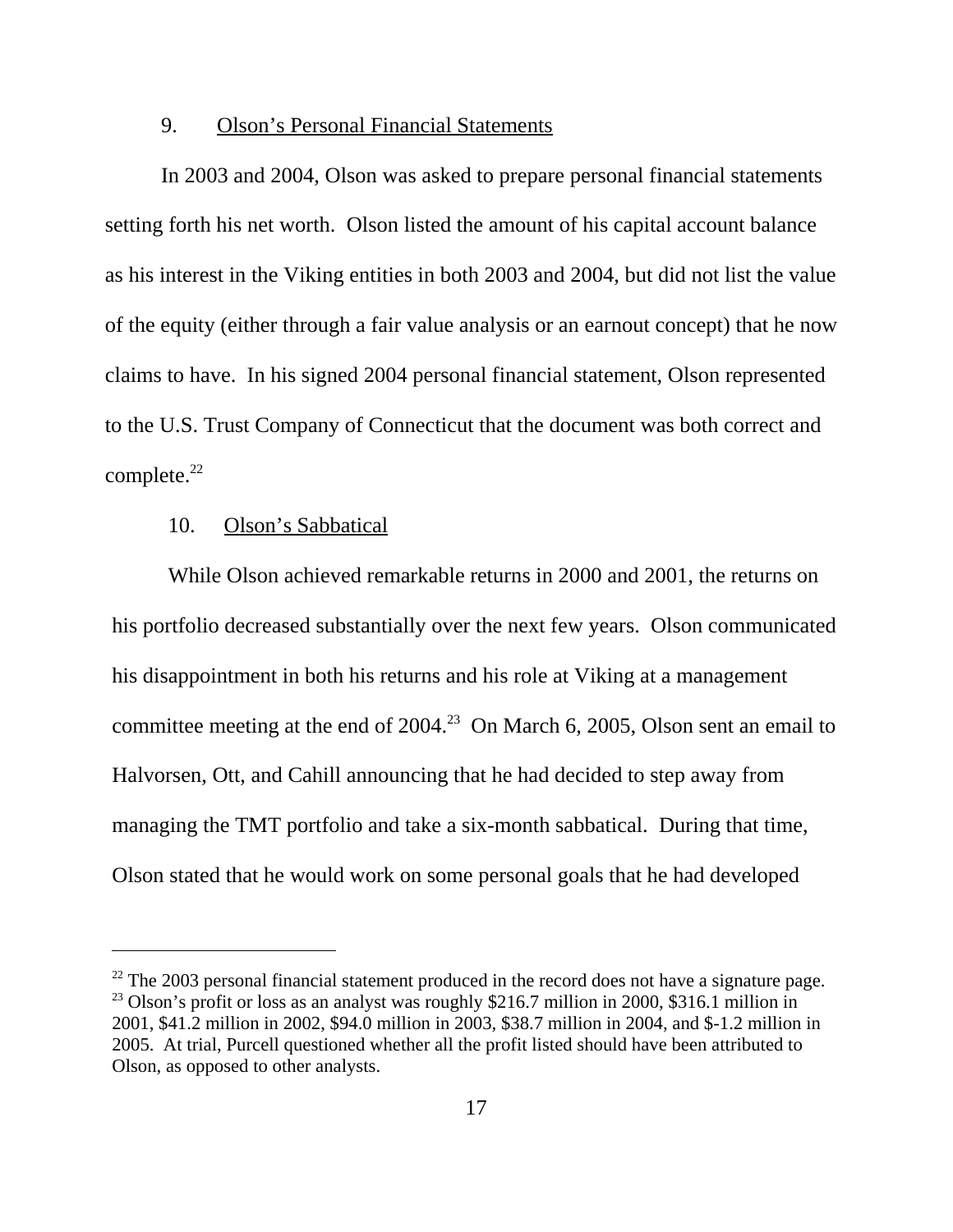before starting at Viking and that he would think about how he could transition into another role at Viking when he returned. One of the different roles Olson suggested in his email was running a separately managed fund, even though he realized that opening a separate fund would present a number of challenges for Viking. Before he left, Olson told Cahill that he could not be 100% sure that he would return to Viking.

Another reason for Olson's sabbatical appears to have been his dissatisfaction with the proposal, made immediately before his leave, to make Ott co-CIO with Halvorsen. Ott and Halvorsen later did become co-CIOs and the management committee changed the compensation formula for the CIO role while Olson was on sabbatical.<sup>24</sup> Ott, Halvorsen, and Smith testified that the change was not expected to have a material effect on Halvorsen's and Ott's compensation; nevertheless, Olson was not pleased.

During his sabbatical, Olson received periodic updates about the business decisions taking place at Viking, but did not regularly receive agendas or participate in management committee meetings.

 $24$  The primary driver of Halvorsen's and Ott's compensation was changed from the profits of their individual portfolios to the profits of the firm as a whole.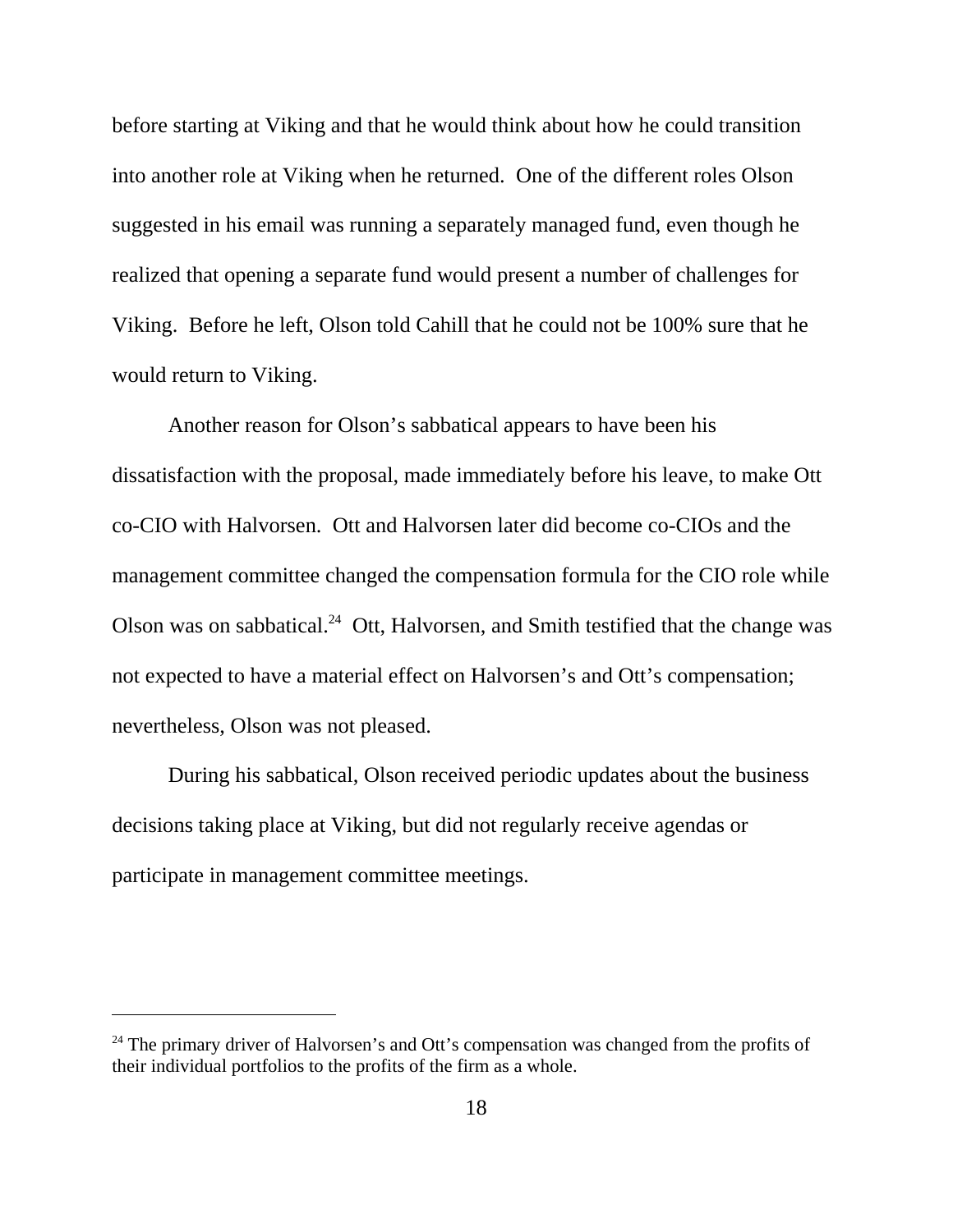#### 11. Alternatives For Olson Are Discussed

Viking failed to find a replacement to run Olson's TMT portfolio, shut the portfolio down, and managed those funds in the CIO portfolio. In June 2005, Halvorsen asked Cahill, with the assistance of Viking management, to study what role Olson could play should he return. Cahill analyzed the possibility of starting a second fund, as suggested in Olson's departing email, but came to the conclusion, along with other members of Viking's management, that a separate fund would not be in the best interest of Viking and its investors.<sup>25</sup> During his attempt to find a new role for Olson, Cahill came to believe that, by and large, Viking operated more efficiently without Olson and that a number of employees resented Olson's overbearing management style.

#### 12. Olson Is Terminated

After discussing Cahill's findings, Halvorsen and the other management committee members unanimously determined that there was no longer a place at Viking for Olson. On August 23, 2005, Halvorsen sent Olson an email to schedule a meeting to discuss observations related to Olson's future role at Viking. The three founders agreed to meet on August 29, 2005 at the Viking offices. During that meeting, Halvorsen informed Olson that he would not be permitted to return to

<sup>&</sup>lt;sup>25</sup> Ott explained at trial that if Viking had two funds it would be forced to make decisions that would advantage one group of investors at the expense of another.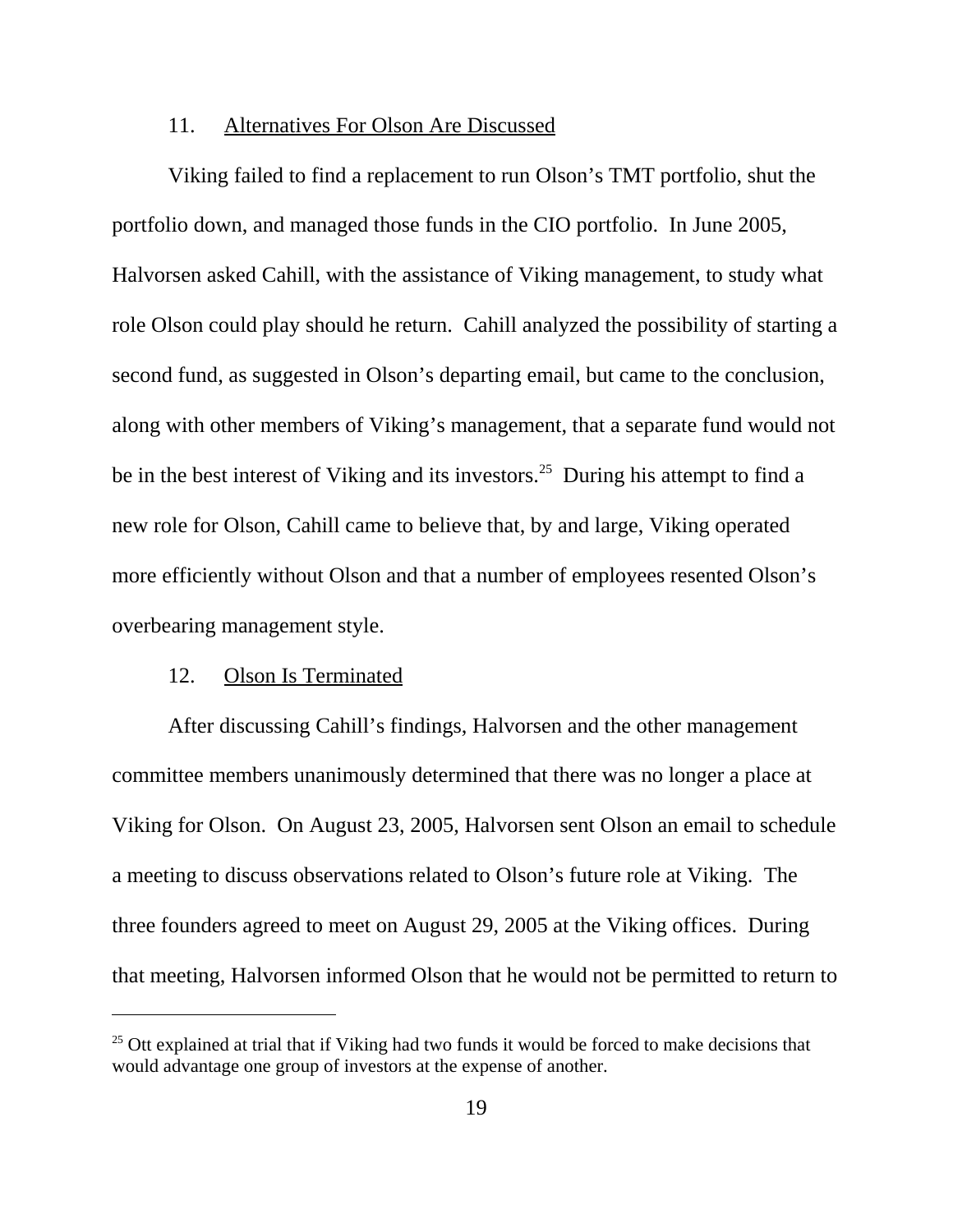Viking at the end of his six-month sabbatical. Also at this meeting, Olson, for the first time in years, asked about Founders. Halvorsen said they had not given Founders any thought.

On October 17, 2005, the Operating Committee removed Founders as a member of Performance by written resolution. Also by written resolution of the Operating Committee, dated as of December 1, 2005, Olson was retired as a member of Performance, Investors, and Founders, effective 30 days later. Viking paid Olson his compensation for all of 2005 and the full balance of his capital accounts in each Viking entity.

## C. Procedural History

On January 12, 2006, Olson filed suit. On February 1, 2008, Olson amended his complaint, making claims for (1) breach of contract, (2) breach of fiduciary duty, (3) civil conspiracy, (4) right to fair value and interest in the Viking entities pursuant to 6 *Del. C.* § 18-604 and 6 *Del. C.* § 17-604, (5) unjust enrichment, (6) accounting, (7) equitable estoppel, and (8) promissory estoppel. In response, on February 28, 2008, Viking amended its answer and added counterclaims by Cahill and Purcell alleging that Olson breached his fiduciary duties and violated the implied covenant of good faith and fair dealing due to his alleged misstatements about, concealment of, and attempt to enforce the purported earnout.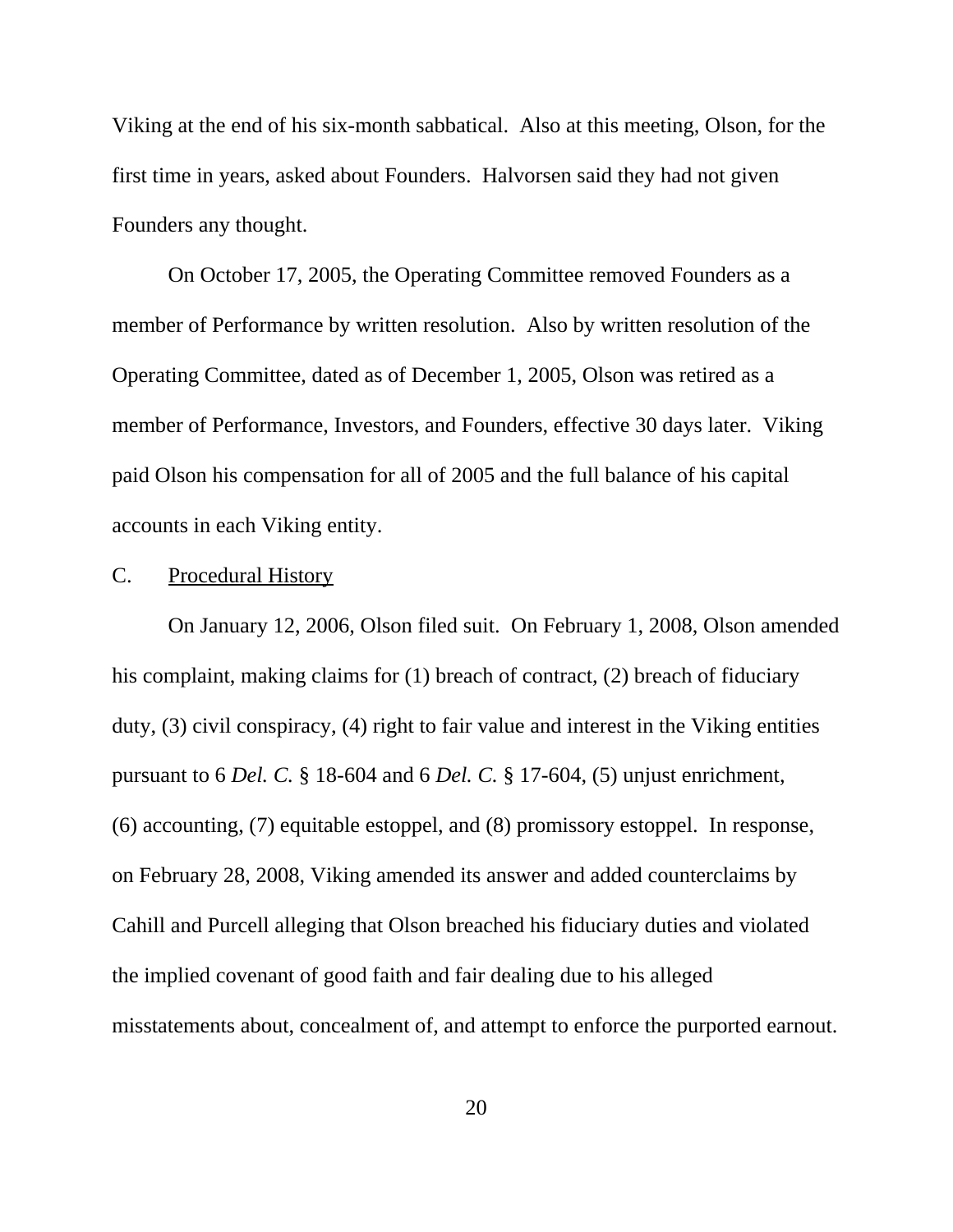Subsequently, the parties filed cross-motions for summary judgment and, on October 22, 2008, this court granted summary judgment in favor of the defendants on Olson's contract claim.26 The parties submitted pretrial briefs and the court held a six-day trial in November and December of 2008. Thereafter, the parties filed post-trial briefs and engaged in post-trial argument on February 17, 2009.

#### **II.**

At trial and in his papers, Olson focused on his alleged entitlement to fair value for his ownership interest in Founders, Investors, and Partners. The defendants proved (and Olson admitted) that the three founders orally agreed that a departing member or partner would only be entitled to his accrued compensation and his capital account balance. Olson did not prove the existence of any superceding agreement that conflicted with that understanding. Accordingly, Olson is not entitled to fair value for his ownership interest in any of the Viking entities.

#### A. The Fair Value Statutes

The Delaware Revised Uniform Limited Partnership Act ("DRULPA") states that a withdrawing partner is entitled to the fair value of his partnership interest "if not otherwise provided in a partnership agreement."<sup>27</sup> Section 18-604

<sup>26</sup> *Olson*, 2008 WL 4661831.

<sup>27 6</sup> *Del. C.* § 17-604.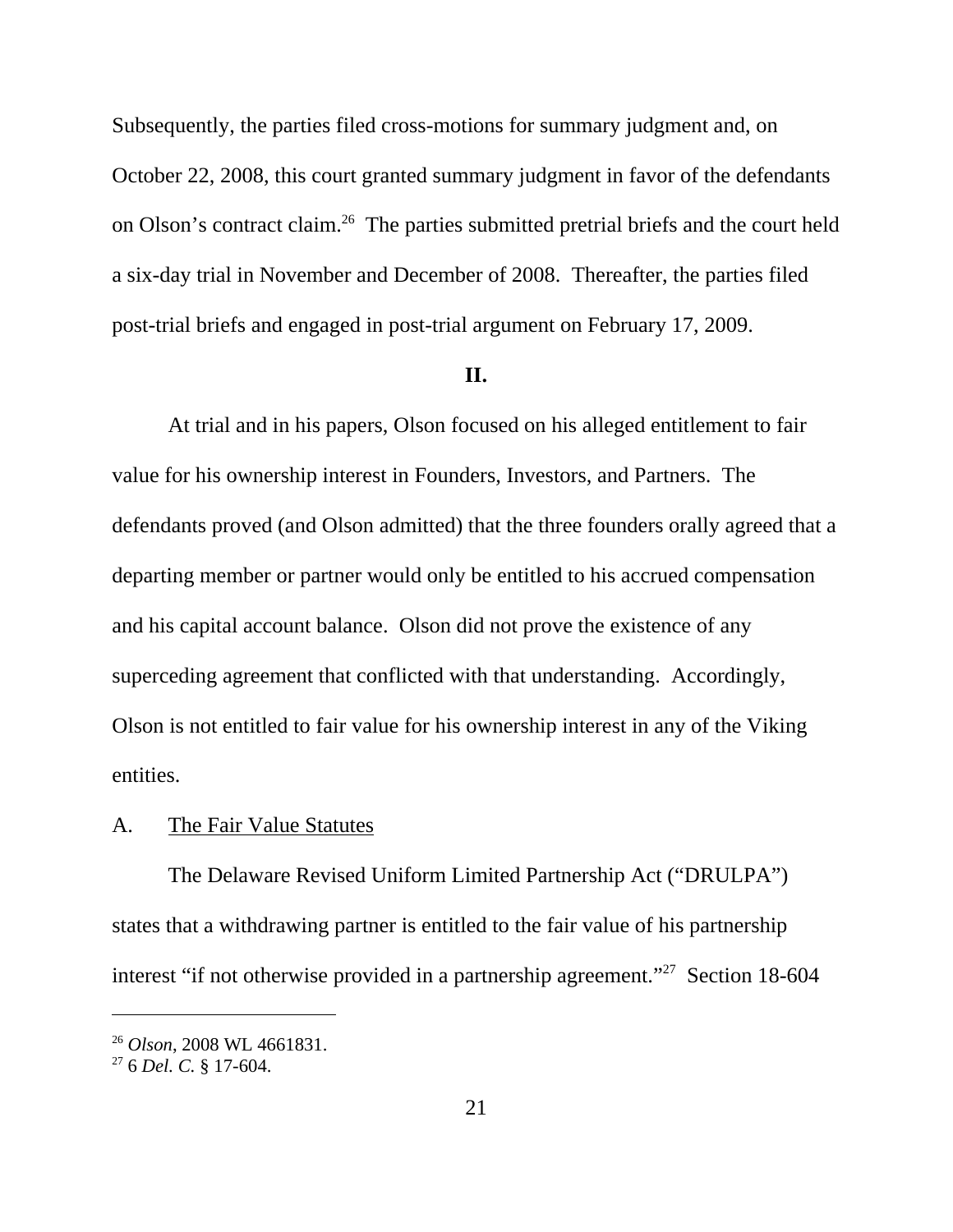of the Delaware Limited Liability Company Act, tracks this language and states that a resigning member is entitled to the fair value of his membership interest "if not otherwise provided in a limited liability company agreement."

### B. Operating Agreements Govern In Conflict With Fair Value Statutes

As set forth in the language of both statutes and in a number of Delaware cases, Delaware law generally defers to the demonstrated agreement of the parties in the limited partnership and limited liability company context.<sup>28</sup> Both DRULPA and the Limited Liability Company Act expressly provide that it is the policy of the act "to give the maximum effect to the principle of freedom of contract and to the enforceability of [limited liability company/partnership] agreements."29 Accordingly, if a valid and enforceable agreement of the parties conflicts with the

fair value statute, the agreement of the parties will govern.

## C. The "Cap and Comp" Agreement For All Viking Entities

All the founders, including Olson, testified that they reached an oral agreement on the core principles of Viking. These core principles, Olson admitted, included that a departing member would take only his accrued compensation and

<sup>28</sup> *See, e.g., TravelCenters of Am., LLC v. Brog,* 2008 WL 1746987, at \*1 (Del. Ch. Apr. 3, 2008); *In re Grupo Dos Chiles, LLC*, 2006 WL 668443, at \*2 (Del. Ch. Mar. 10, 2006); *EBG Holdings LLC v. Vredezicht's Gravenhage 109 B. V.*, 2008 WL 4057745 at \*14 (Del. Ch. Sept. 2, 2008); *R & R Capital, LLC v. Buck & Doe Run Valley Farms, LLC*, 2008 WL 3846318, at \*4 n.20 (Del. Ch. Aug. 19, 2008).

<sup>29 6</sup> *Del. C.* § 17-1101(c); 6 *Del. C.* § 18-1101(b).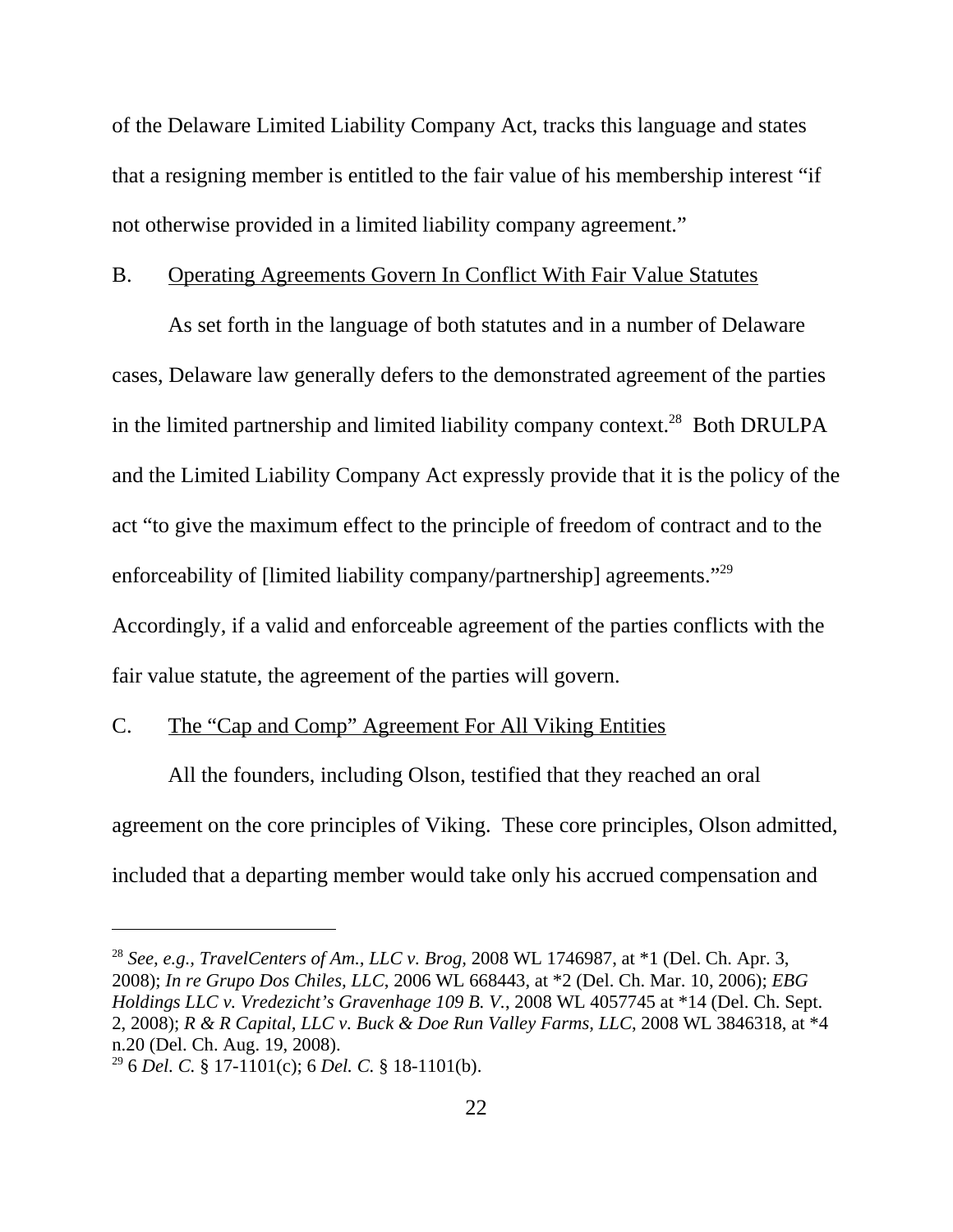capital account balance when he left Viking–an agreement that conflicts with the fair value statutes.<sup>30</sup> The oral agreement as to Viking's core principles was reached before any of the Viking entities were formed and was intended to apply to Viking as a whole. Thus, the original agreement governing the operation of each Viking entity, including Founders, was the oral agreement regarding the company's core principles.31 This oral agreement was refined by subsequent signed written agreements for Investors, Partners, and Performance–all of which were in line with the "cap and comp" agreement.

# D. No Departure From The "Cap And Comp" Agreement

The evidence does not suggest that Halvorsen and Ott agreed to depart from the "cap and comp" agreement when they formed Founders, but rather confirms that the "cap and comp" agreement held strong through the formation of Founders and continued past Olson's termination.

## 1. Olson's Arguments Are Unavailing

Olson argues that the draft Founders operating agreement is the *only* operating agreement ever created for Founders and focuses on the fact that the oral

<sup>&</sup>lt;sup>30</sup> Olson testified: "we agreed that a departing member would receive, probably most simply stated, their capital back, their invested capital plus their accrued compensation." Tr. 27; *see also* Tr. 261-62, 615, 700, 1265-66.

 $31$  These oral agreements are examples of enforceable oral limited liability company and limited partnership agreements under Delaware law that the court alluded to in its summary judgment opinion in this case. The "cap and comp" agreement is enforceable because it is *possible* that it could be completed in the span of one year. *Olson*, 2008 WL 4661831, at \*3.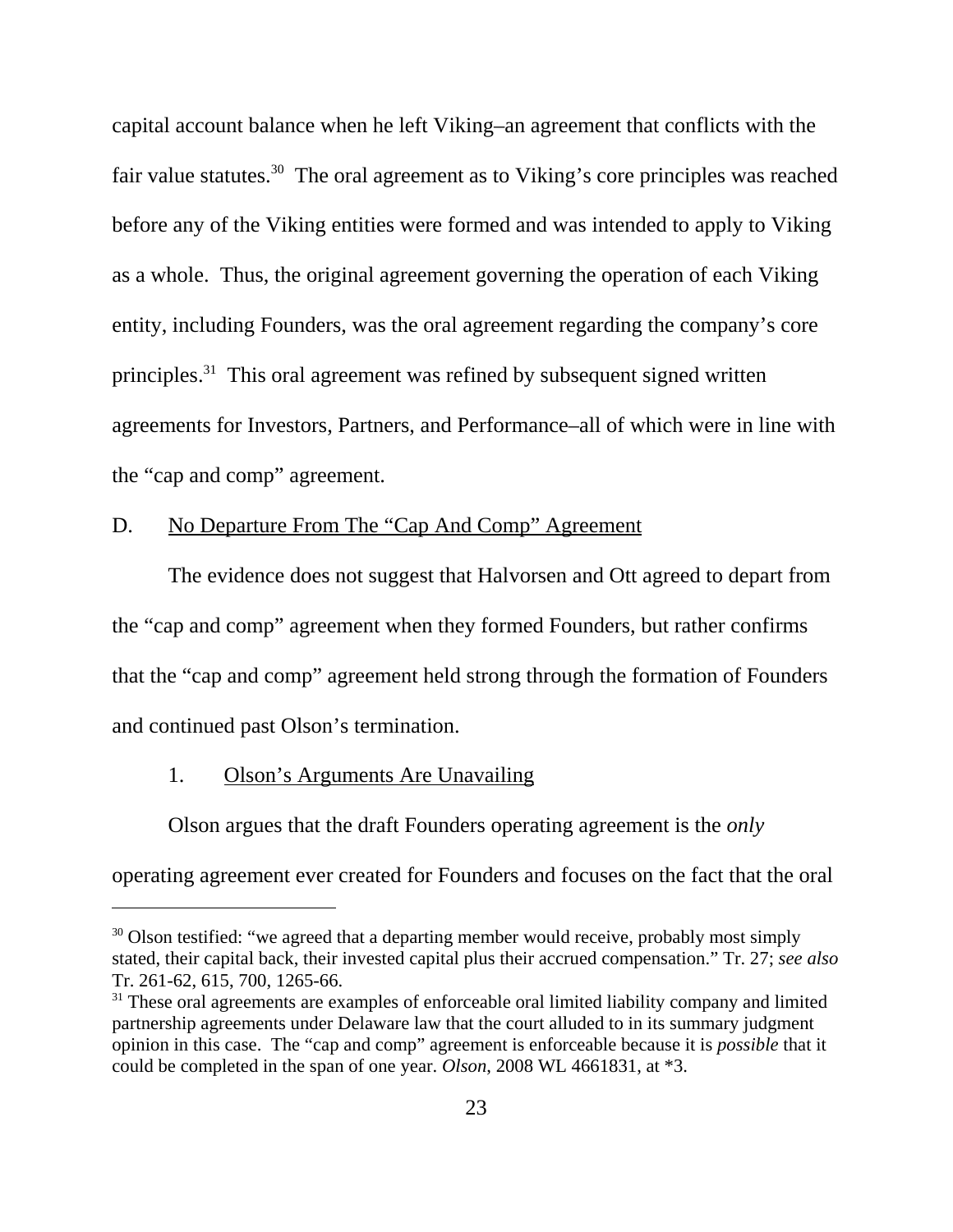agreement was made before Founders was formed. The oral agreement, however, was made before *any* of the Viking entities were formed, and the oral agreement was clearly meant to apply to Viking as a whole, as evidenced by the reflection of those core principles in each of the signed operating agreements for the Viking entities. Olson also argues that the formation of Founders and the running of nearly \$200 million in compensation through Founders shows that Halvorsen, Olson, and Ott intended to turn from their original "cap and comp" agreement and create an arrangement where each of the founders would be entitled to an equity payment when he left. This change is not supported by the facts.

Olson admitted that he only had two brief conversations in the summer of 1999 with Halvorsen and Ott regarding Founders and could recall almost no details from those meetings. Olson worked with the outside attorneys on drafts of the Founders operating agreement, but never discussed the draft agreement with his partners and never received their sign off on major changes (such as adding contingencies to Halvorsen's veto). Olson had the outside lawyers form Founders and ordered Smith to run money through Founders. The defendants' witnesses convincingly testified that they viewed Founders as an entity created simply for bookkeeping purposes to run the three founders' residual compensation (also called equity compensation) through.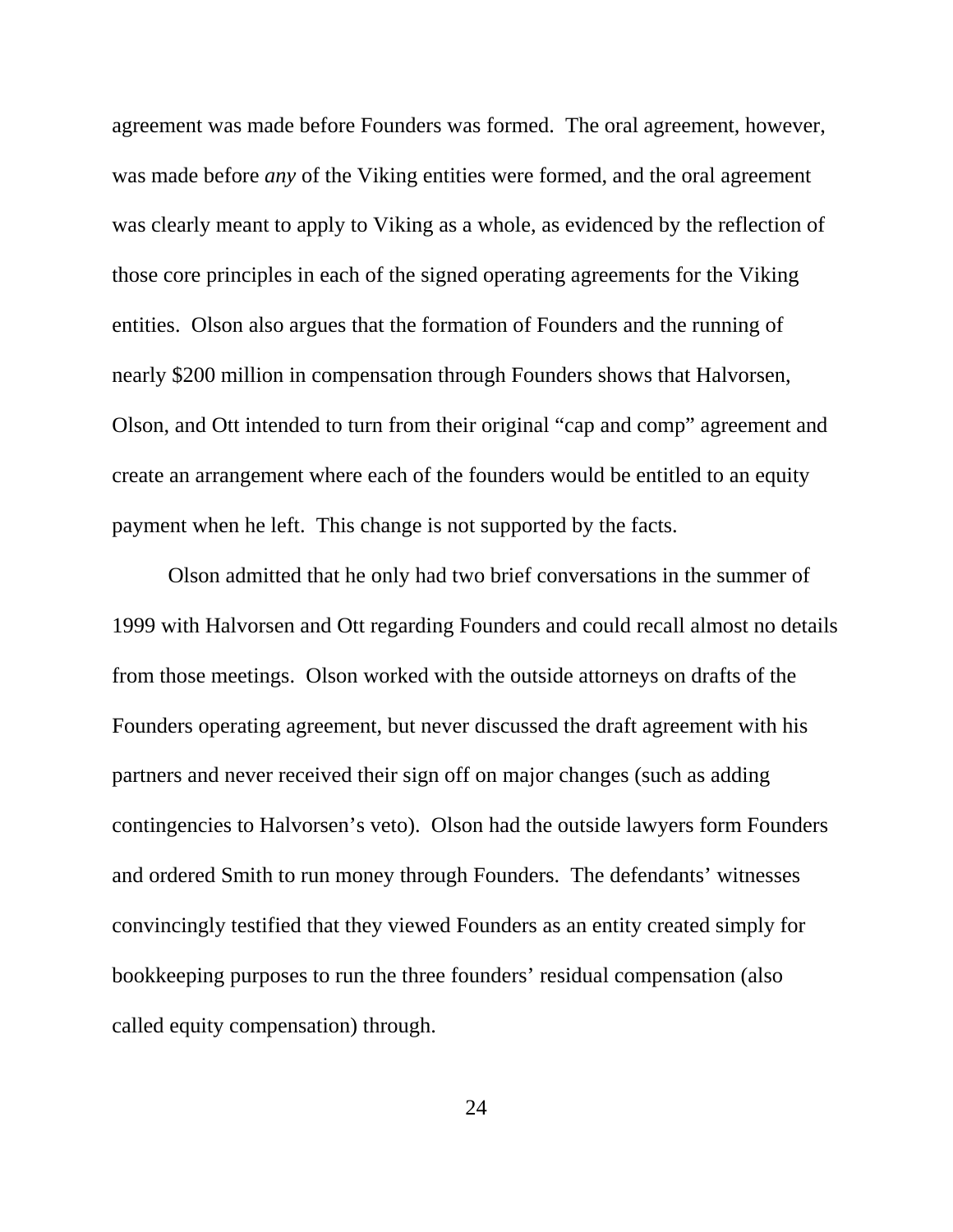# 2. Evidence That Viking Did Not Depart From The "Cap And Comp" Agreement

While there is virtually no evidence, outside of Olson's own testimony, that the founders intended to depart from the "cap and comp" agreement, there is substantial evidence that Viking continued to act in conformity with the "cap and comp" agreement before and after the formation of Founders. First, Olson himself made presentations in 2001 and 2002 regarding compensation at Viking and stated that members of Viking took only their "cap and comp" when they left. These presentations had accompanying PowerPoint slides that stated the same. Second, Olson communicated to Cahill, in both 1999 and 2003, that the three founders would take only their "cap and comp" when they left. Cahill passed this information along to important employees at Viking. Third, when Olson quit (or threatened to do so) in 2001, he never raised the issue of entitlement to any kind of fair value or earnout via Founders. Fourth, when Halvorsen, Olson, and Ott renegotiated compensation at the end of 2001, they did not discuss the impact of changing their residual percentages (also called non-work or equity percentages) on a member's rights after leaving Viking. It is not believable that these three extremely sophisticated business people, with a keen interest in the economics of a business, would have failed to discuss any of this if they believed the "cap and comp" agreement had been superceded, particularly in light of Olson's threat to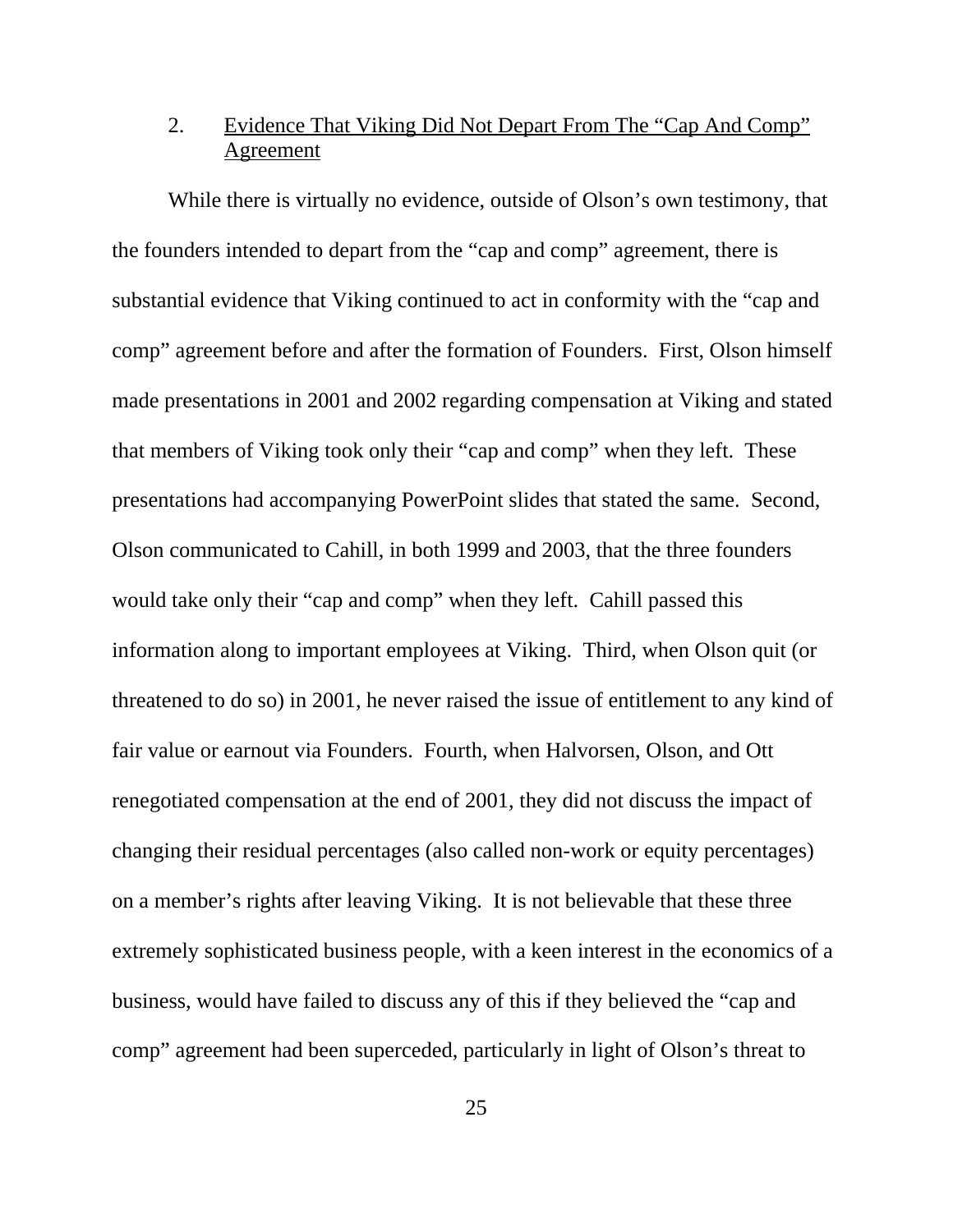leave Viking. It is also unbelievable that Halvorsen and Ott would have given Olson the right to (by his analysis) tens of millions of additional dollars upon departure, without an agreement that he stay at Viking for some period of time.

Fifth, Halvorsen and Ott both testified that if they left Viking they would expect to take only their "cap and comp." If Olson's arguments were true, Halvorsen would be entitled to even *more* than Olson upon departure and Ott would be entitled to a very handsome amount as well. By testifying the "cap and comp" agreement remained in place, Halvorsen and Ott gave up the ability to collect an earnout or fair value for their equity interest upon departure. This willingness to part with rights that Olson argues are worth well over \$100 million strongly suggests that Halvorsen and Ott never believed they would be entitled to payment beyond "cap and comp" when they leave Viking.

Sixth, Founders, as it is structured, does not fulfill the purpose for which Olson claims it was meant or make business sense, further suggesting that the founders had not agreed to supercede their "cap and comp" agreement. Founders, if it entitled the three founders to hundreds of millions of dollars upon departure, provided a great incentive to be the first person out the door–not something a company would want to promote. Also, the structure does not work for Halvorsen. If he left, the investors would be entitled to leave, and there would likely be no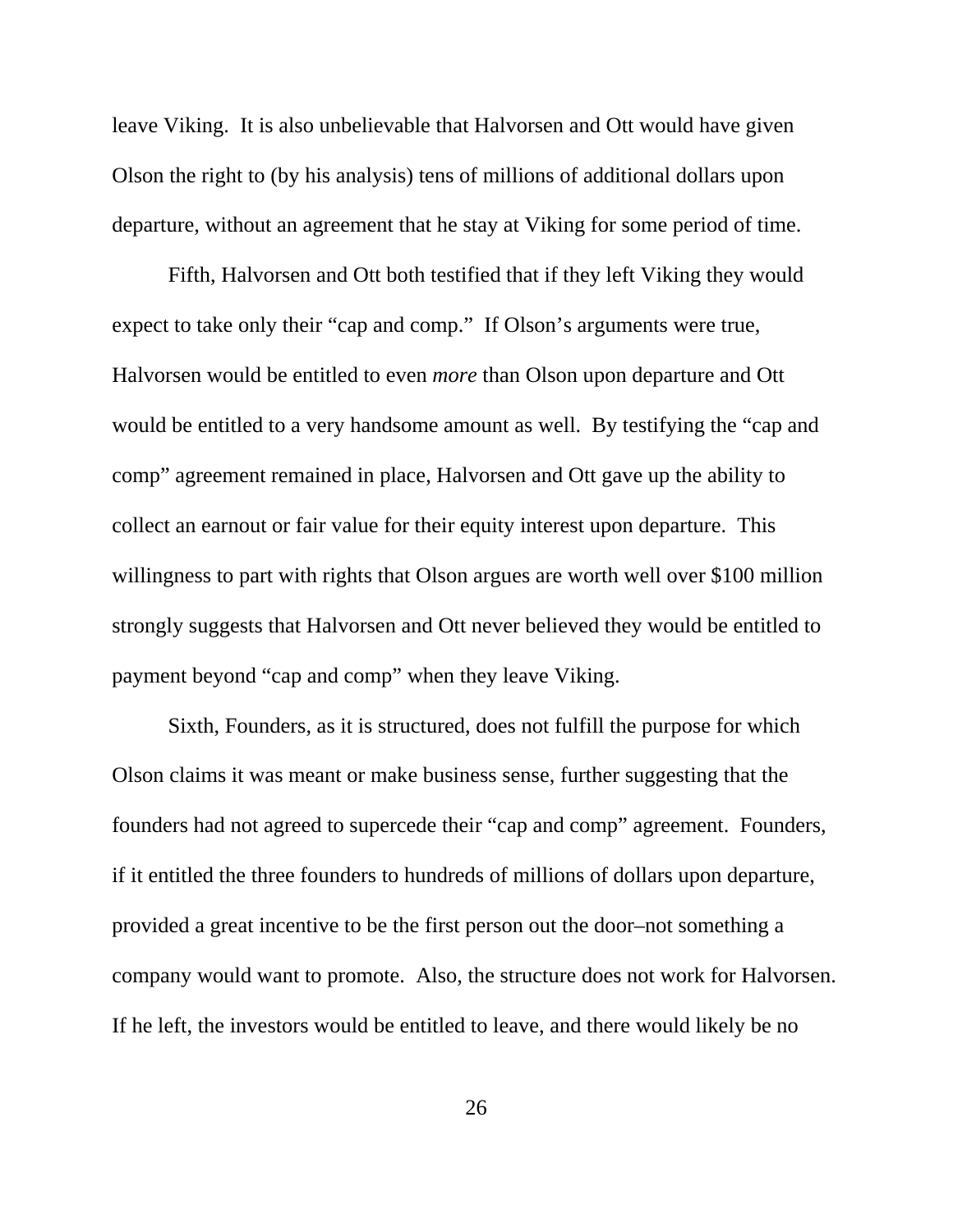money to fund an earnout or make a fair value payment to him. In addition, it seems likely that the bottom-line focused employees of Viking would leave if they saw a sizeable amount of "their" money going to someone who was no longer a part of the fund, thus substantially decreasing the possibility that the other two would ever get the benefit of an earnout or fair value.

Seventh, Founders, even if it were intended to capture the equity of Viking (which the court finds it was not), is not structured in a way to capture much, if any, value. This further supports the conclusion that the "cap and comp" agreement was never supplanted. Founders was only a member of Performance and had only a variable residual interest in Performance. Each year, the employees pushed for more and more compensation, and over the years at issue in this case, the flow to Founders deceased substantially. A buyer looking to purchase Founders would have no assurance that *any* amount would flow to Founders, and, without any employment agreements, would have no assurance that Viking would even remain as a hedge fund for any period of time. Ultimately, the issue of whether Founders has value is irrelevant, and the court takes not position on that issue.

The evidence overwhelmingly shows that Halvorsen, Olson, and Ott agreed that they would each take only their accrued compensation and capital account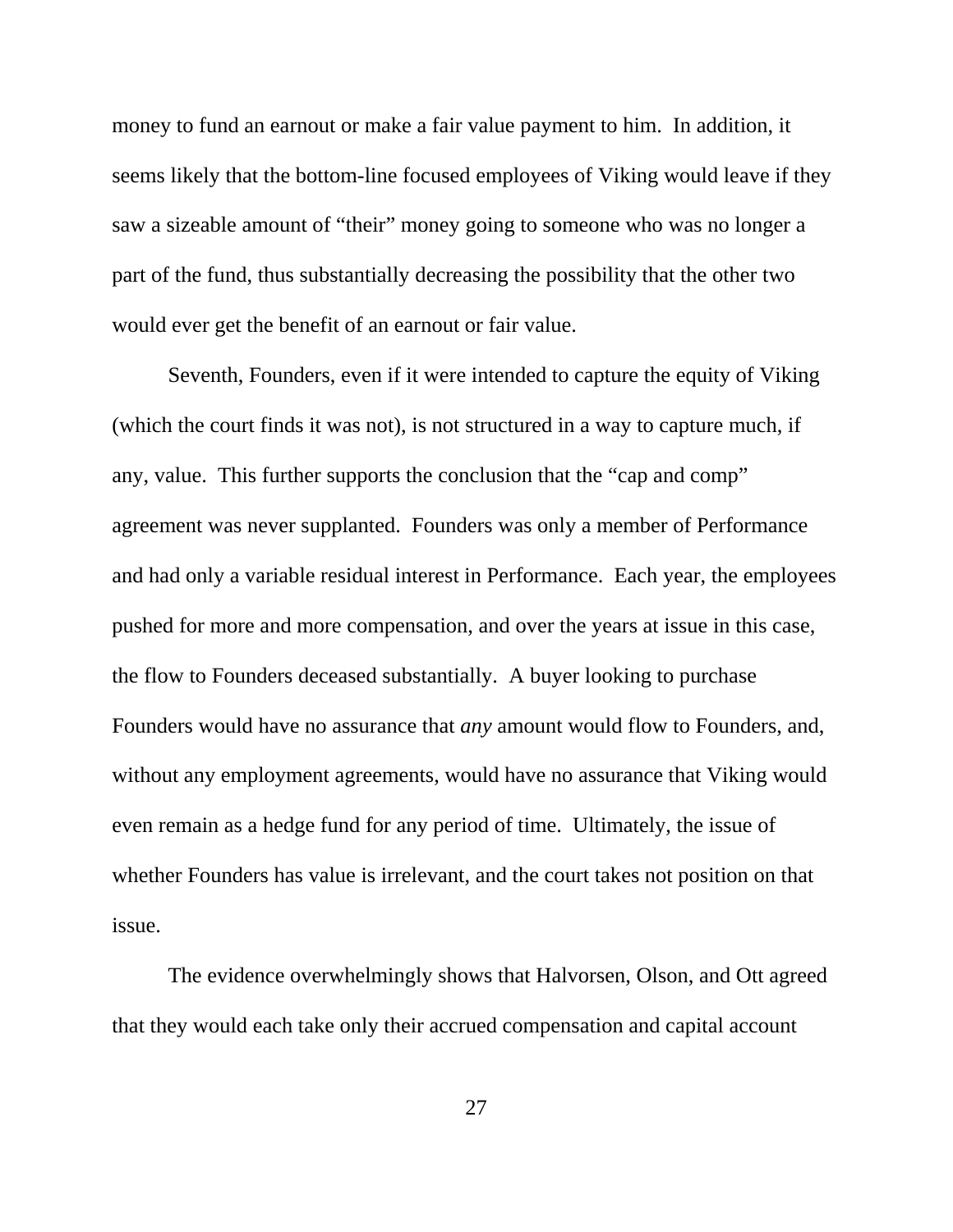balance when they left Viking and that they never agreed to an alternative operating agreement for Founders.32 Moreover, Investors and Partners were both governed by signed short-form agreements that stated that a partner or member was entitled only to his accrued compensation and capital upon departure.<sup>33</sup> Thus, Olson was only entitled to his accrued compensation and the balance of his capital account.34

<sup>&</sup>lt;sup>32</sup> Even if the core principles of Viking did not act as the operating agreement of Founders (and, as a matter of fact, the court finds that they did), there is little convincing evidence on this record as to what the operating agreement of Founders was. If, hypothetically, there was no agreement on the issue of what a member takes, Olson would be correct that the fair value statutes would govern. However, even in this hypothetical situation, Olson would not be entitled to the payout he seeks. All Founders held was a terminable, variable interest in Performance. Performance was not obligated to send even one dollar to Founders and Founders' interest in Performance could be (and ultimately was) terminated buy a 2 of 3 vote of the Performance Operating Committee.

<sup>&</sup>lt;sup>33</sup> Olson argues that these short-form agreements do not apply to termination because they only refer to "withdrawal, retirement or death." Olson admits that these short-form agreements were not meant to capture every term of the parties' original oral agreement. The short-form agreements do not directly address termination, and could be read to mean that the "cap and comp" agreement applies to all departures or only to voluntary departures. In this situation it is appropriate for the court to consider extrinsic evidence to resolve the ambiguity. *Rhone-Poulenc Basic Chems. Co. v. Am. Motorists Ins. Co.*, 616 A.2d 1192, 1196 (Del. 1992) (A contract is ambiguous "when the provisions in controversy are reasonably or fairly susceptible of different interpretations or may have two or more different meanings"). It is clear from the evidence, including the testimony and the Performance Long-Form Agreement (which did address termination and which the unsigned Investors and Partners agreements for the most part follow), that the "cap and comp" agreement was meant to apply to any type of departure, including termination.

<sup>&</sup>lt;sup>34</sup> The parties agreed that Olson was paid his entire, sizeable capital account. Olson argues that the compensation he was paid for 2005 was millions less than it should have been due to a change to the co-CIOs' compensation. While such a change in compensation for Halvorsen and Ott looks suspect on the surface, the formulae for calculating compensation at Viking were constantly changing and the change appears to be reasonably linked to the increase in responsibility for the co-CIOs, including managing a portfolio that had expanded to fill the space left by the loss of Olson's TMT portfolio. Also, because in the new system Halvorsen and Ott shared the CIO duties (instead of Halvorsen performing them alone), their compensation actually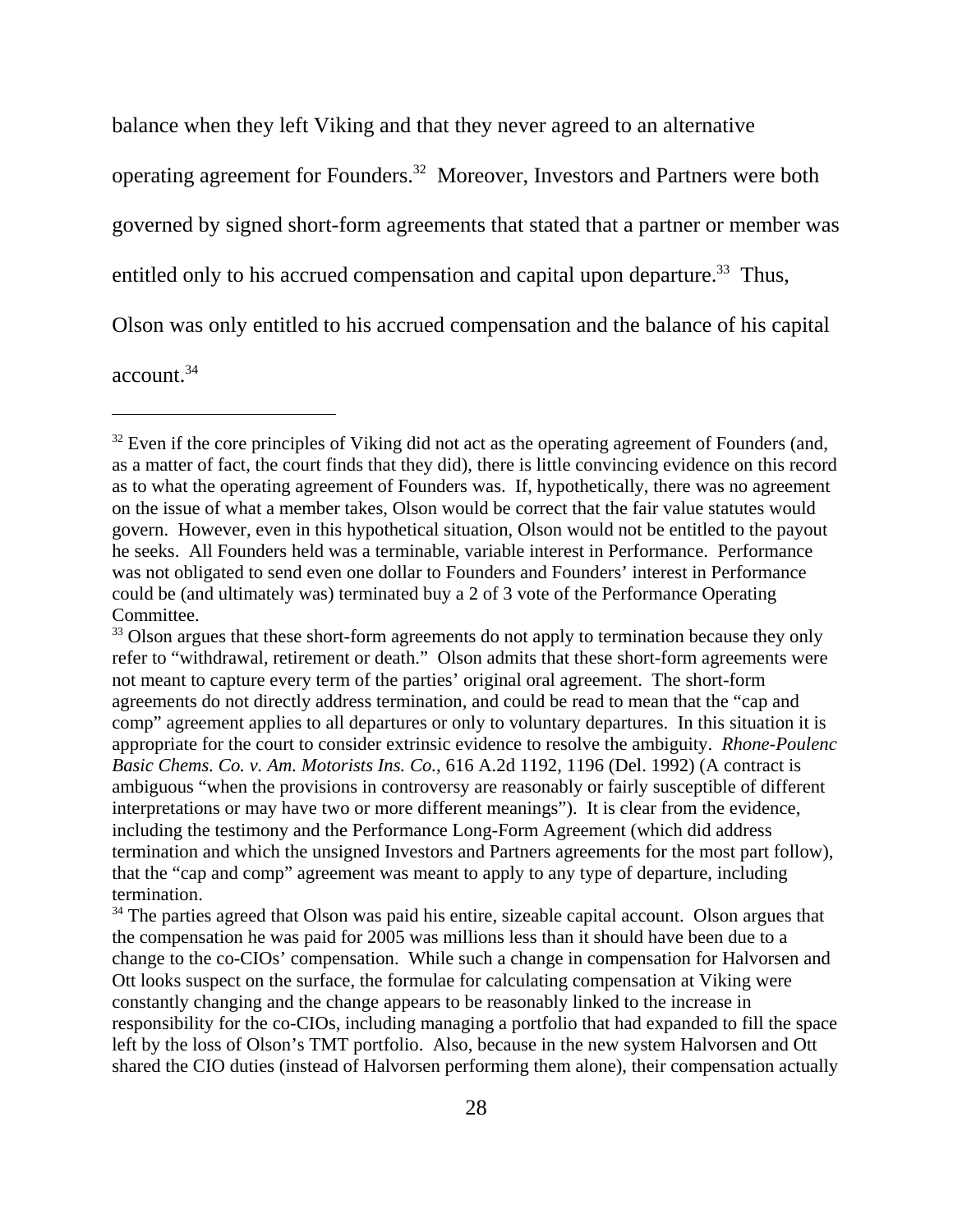As an alternative to his fair value claim, Olson argues that he is entitled to damages in a similar amount through promissory estoppel, equitable estoppel, civil conspiracy, unjust enrichment, and breach of fiduciary duties. At trial, Olson failed to prove even one of the required elements of his estoppel claims, and thus the court will enter judgment in favor of the defendants as to those claims. Olson's civil conspiracy, unjust enrichment, and breach of fiduciary duty claims also fail, due to his inability to show deprivation of value to which he was entitled.

#### A. Estoppel Claims

In order to establish a claim for promissory estoppel, a plaintiff must show that "(i) a promise was made; (ii) it was the reasonable expectation of the promissor to induce action or forbearance on the part of the promisee; (iii) the promisee reasonably relied on the promise and took action to his detriment; and (iv) such promise is binding because injustice can be avoided only by enforcement of the promise."35 Olson does not point to a promise by either Halvorsen or Ott. Olson only managed to show that there were two short meetings in the summer of

decreased in 2005. Moreover, Olson lost money for Viking in 2005 and yet was still paid approximately \$9 million. Thus, the court finds that Olson was paid the full amount owed for his accrued compensation.

<sup>35</sup> *Lord v. Souder*, 748 A.2d 393, 399 (Del. 2000); *see also Chrysler Corp. (Del.) v. Chaplake Holdings, Ltd.,* 822 A.2d 1024, 1032 (Del. 2003).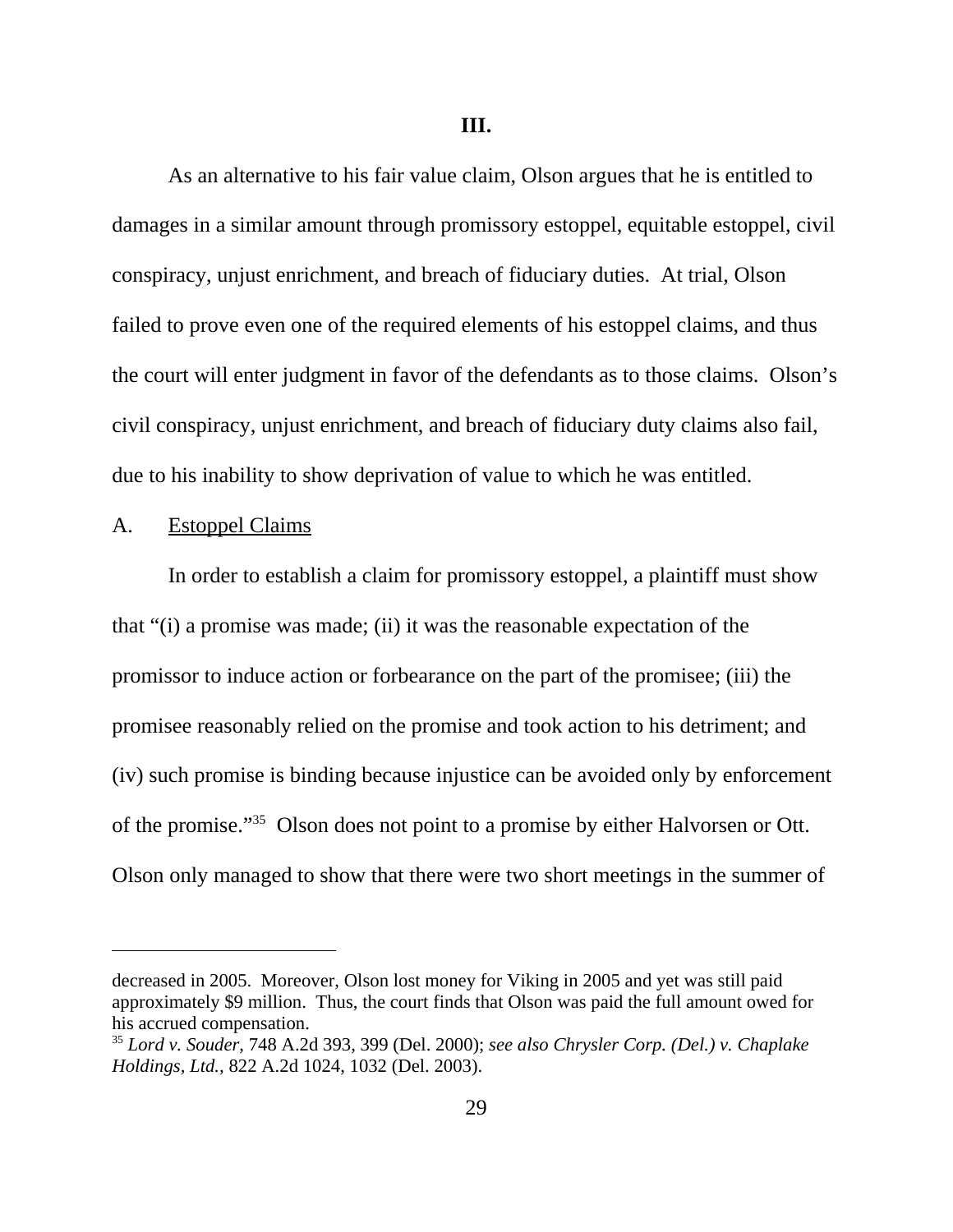1999 about the concept of forming Founders. At those meetings, Halvorsen and Ott stated that Olson's concept was interesting, but never promised Olson an earnout or a payout representing equity in Viking upon his departure. Quite the contrary, as discussed above, Halvorsen's and Ott's statements and actions throughout their time at Viking suggested that a departing member would only be entitled to his "cap and comp." Accordingly, Olson could not have reasonably relied on an equity payment upon leaving Viking. Moreover, it is difficult to see any detriment. Olson received approximately \$150 million in compensation during his time at Viking. In addition, Olson offered no evidence of opportunities he passed up during his time at Viking that he would have taken but for the alleged equity payment he thought he would receive.

Olson's equitable estoppel claim also fails. To prevail on a claim of equitable estoppel, a plaintiff must show "(1) conduct by the party to be estopped that amounts to a false representation, concealment of material facts, or that is calculated to convey an impression different from, and inconsistent with that which the party subsequently attempts to assert, (2) knowledge, actual or constructive, of the real facts and the other party's lack of knowledge and the means of discovering the truth, (3) the intention or expectation that the conduct shall be acted upon by, or influence, the other party and good faith reliance by the other, and (4) action or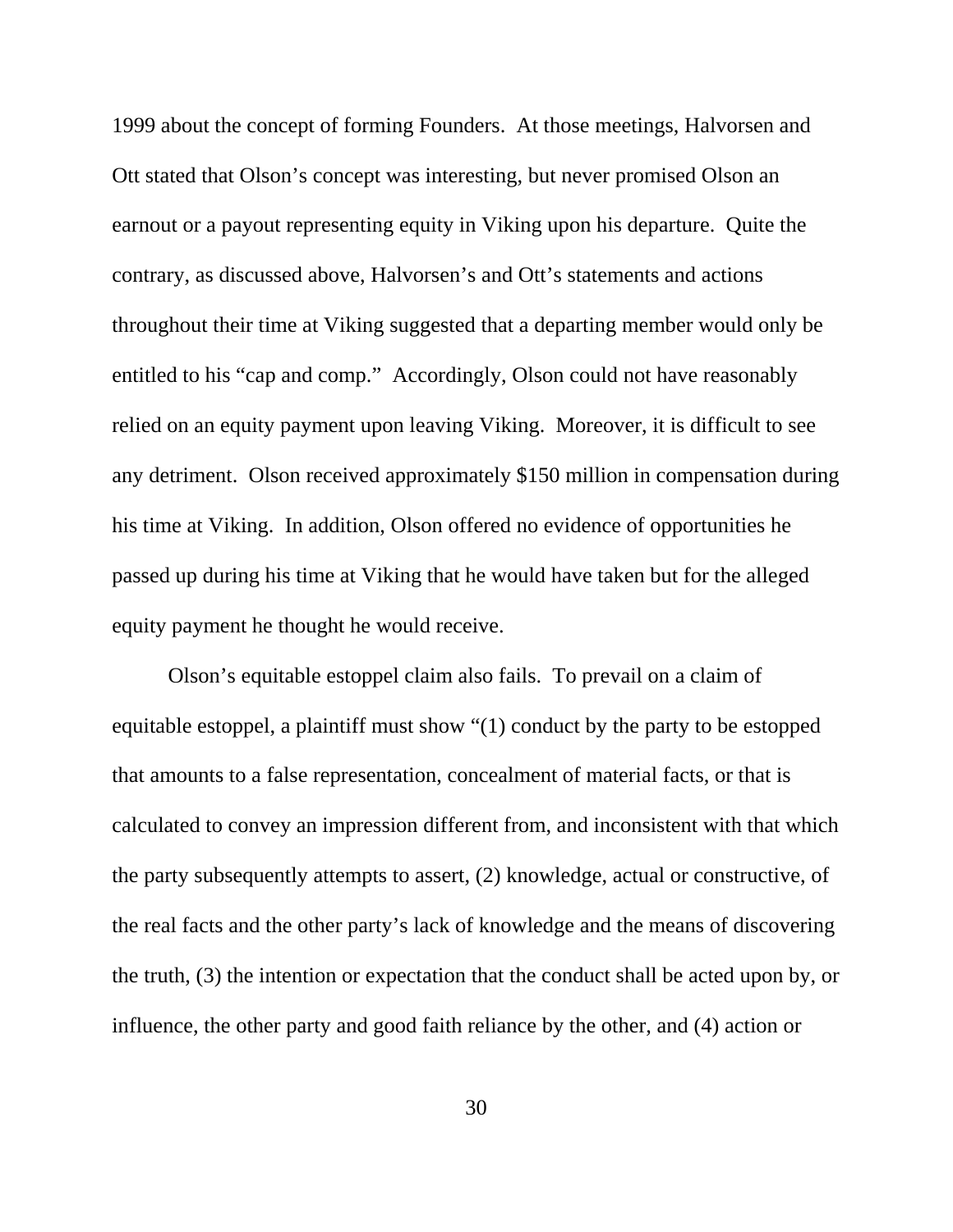forbearance by the other party amounting to a change of status to his detriment."36 Halvorsen and Ott did not act to deceive Olson, but rather acted consistently with the "cap and comp" scheme throughout their time at Viking. When Olson threatened to leave in late 2001, Halvorsen and Ott did not bring up Founders in an effort to get him to stay–the focus was on year-to-year compensation and departure payments were never mentioned. Also, Olson did not show that he relied to his detriment on any action by Halvorsen or Ott.

Olson's estoppel claims fail for the additional reason that the alleged promises on which he bases his claims are inconsistent with the terms of the operating agreements of each Viking entity. Under Delaware law, "a party cannot assert a promissory estoppel claim based on promises that contradict the terms of a valid, enforceable contract."<sup>37</sup>

Even if Olson proved his estoppel claims (which he did not), he would only be entitled to reliance, not expectation, damages. While Delaware courts have recognized some instances when expectation damages may be appropriate in the promissory estoppel context, this is clearly the exception rather than the rule.<sup>38</sup>

<sup>36</sup> *Cornerstone Brands, Inc. v. O'Steen*, 2006 WL 2788414, at \*3 n.12 (Del. Ch. Sept. 20, 2006); *see also Gillenardo v. Connor Broad. Del. Co.*, 2002 WL 991110, at \*10 (Del. Super. Apr. 30, 2002).

<sup>37</sup> *Weiss v. Northwest Broad. Inc.*, 140 F. Supp. 2d 336, 345 (D. Del. 2001).

<sup>38</sup> *RGC Int'l Investors, LDC v. Greka Energy Corp.*, 2001 WL 984689, at \*14-15 (Del. Ch. Aug. 22, 2001).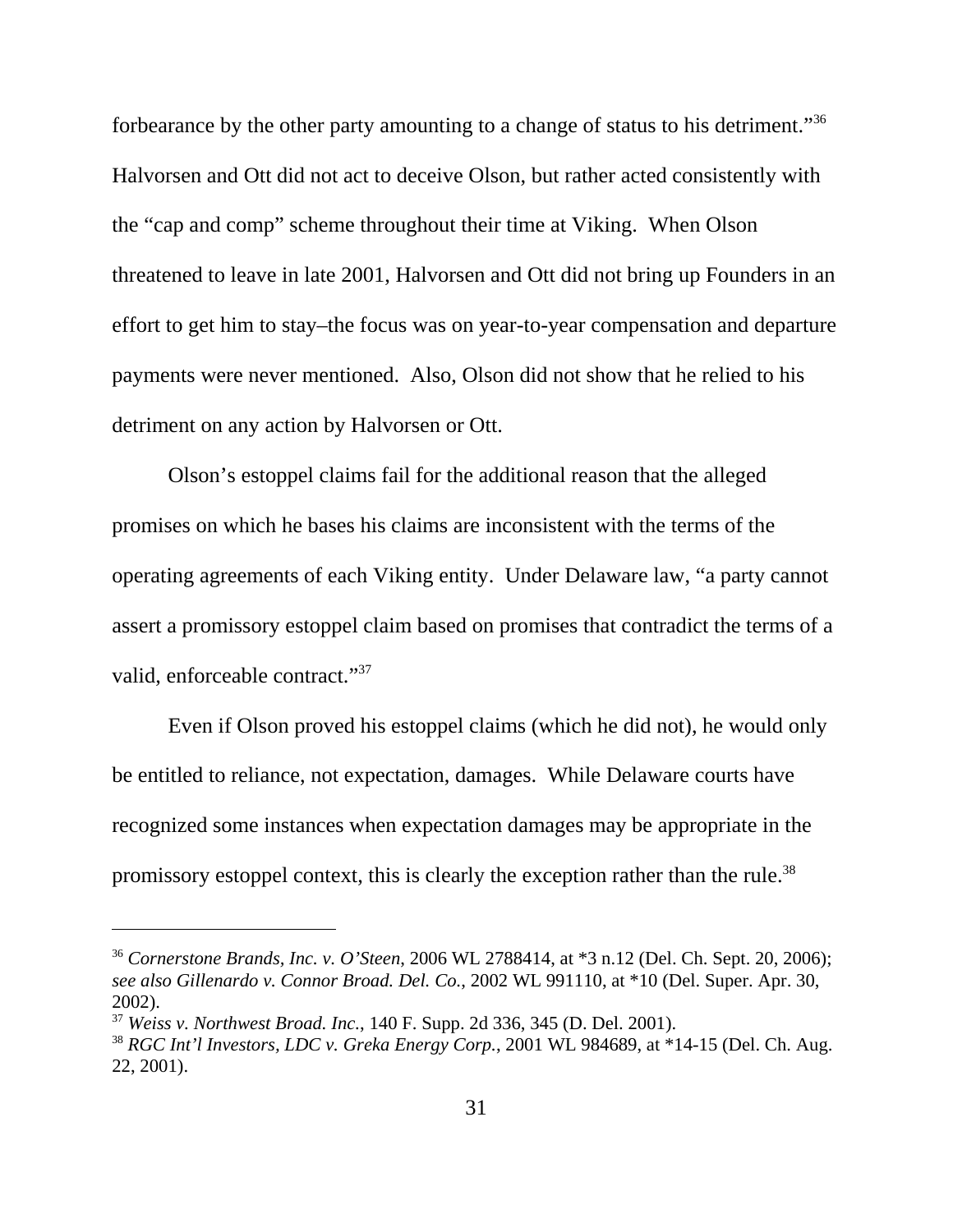The "quintessential remedy for promissory estoppel is an award of damages measured by the reliance costs reasonably incurred by the plaintiff," and an award of expectation damages for a promissory estoppel claim has generally been accompanied by a showing of the defendant's bad faith.<sup>39</sup>

### B. Olson's Other Claims

Olson's claims of breaches of fiduciary duty, unjust enrichment, and civil conspiracy are based on the assumption that Halvorsen and Ott worked in concert to deprive him of his alleged equity rights in Viking. As discussed above, Olson agreed to give up any claim to equity in Viking in his agreement to take only "cap and comp" upon his departure. In return, Olson benefitted from full payout of his compensation every year and the ability to walk away from Viking with his entire capital account (unlike his experience at Tiger). Thus, the assumption underlying those claims, that Olson was entitled to equity in Viking, was never proven.

Moreover, what a partner or member is entitled to upon departure is addressed by the operating agreements of the various Viking entities. DRULPA states that a partner will not be liable to another partner for a breach of fiduciary duty stemming from good faith reliance on the partnership agreement.<sup>40</sup> The

<sup>39</sup> *Ramone v. Lang*, 2006 WL 905347, at \*16 (Del. Ch. Apr. 3, 2006), *see also RGC Int'l*, 2001 WL 984689, at \*14-15.

<sup>40 6</sup> *Del. C.* § 17-1101(e). This case is distinguishable from *Juran v. Bron*, 2000 WL 1521478, at \*19-20 (Del. Ch. Oct. 6, 2000), because the court finds no evidence of bad faith here. Halvorsen